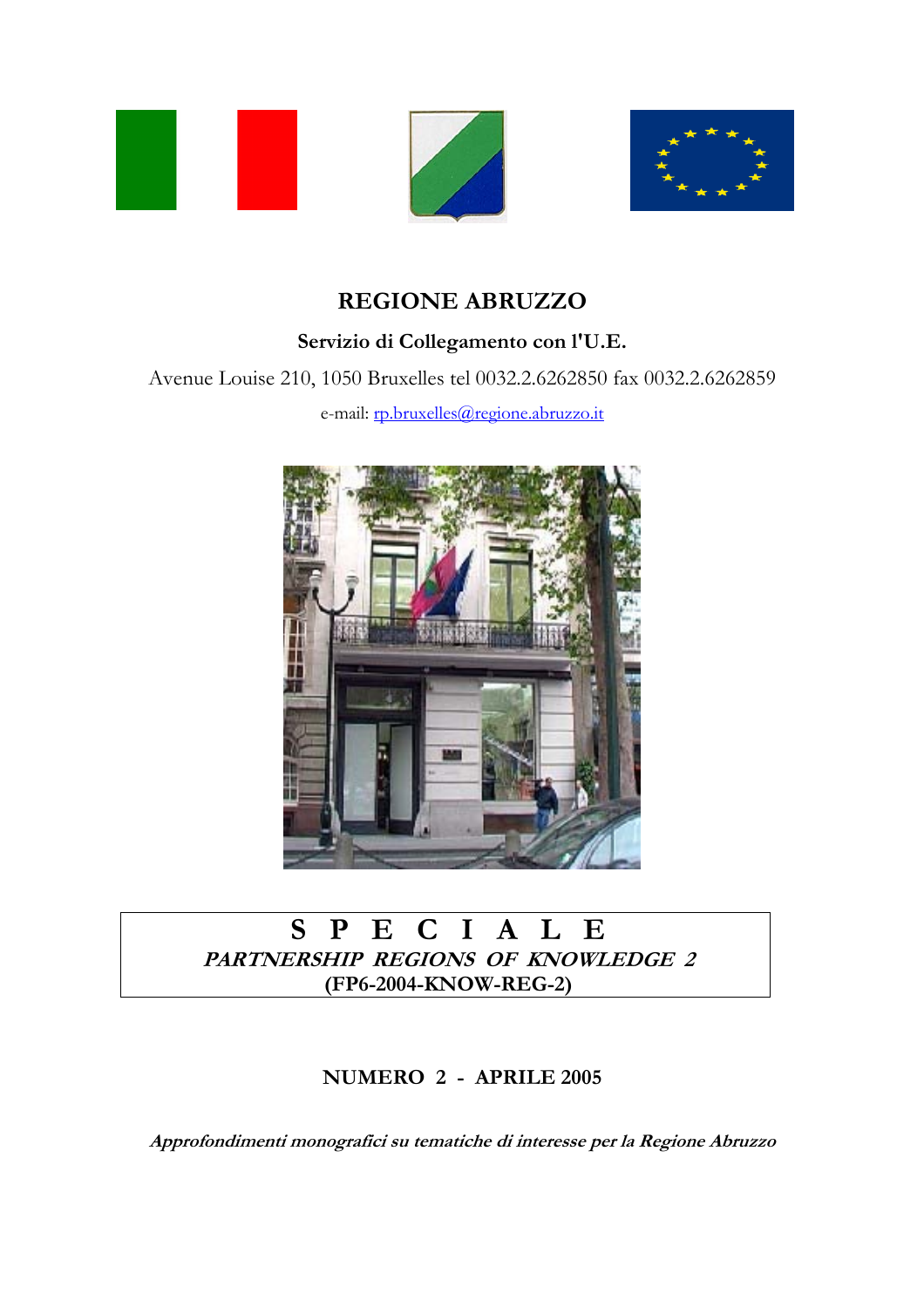#### **PRESENTAZIONE**

**Sperando di fare cosa gradita, in questo numero dello Speciale presentiamo una ricca serie di richieste partnership relative a Regions of knowledge 2 (FP6-2004-KNOW-REG-2). Si tratta di proposte che - in generale - reputiamo molto interessanti e ci auguriamo che possano suscitare il vivo interesse di tutti (anche perché siamo giunti alla fase finale della elaborazione e della presentazione dei progetti).** 

**La maggior parte di queste opportunità ci viene fornita per il tramite di due network specializzati, la rete I.R.E (Rete di riferimento della Commissione per tutte le iniziative legate a "Regions of Knowledge") ed ERRIN ("Progetto pilota" varato in occasione della prima edizione di Regions of Knowledge", alle cui attività la Regione Abruzzo, ed in particolare il Servizio di collegamento di Bruxelles, partecipano attivamente.** 

**Ricordiamo che la scadenza per la presentazione dei progetti è fissata al 19 maggio 2005. e naturalmente invitiamo tutti coloro che abbiano bisogno di ulteriori indicazioni, ivi inclusa la necessità di contattare direttamente i partner, di non esitare a comunicarcelo.** 

**Di seguito riportiamo il link al bando pubblicato nella Gazzetta Ufficiale:**  http://europa.eu.int/eurlex/lex/LexUriServ/site/it/oj/2004/c\_325/c\_32520041231it00020005.pdf

*(Servizio di Collegamento con l'U.E.)* 

#### **REGIONS OF KNOWLEDGE 2 – IDEA PROGETTUALE (Coventry University Enterprises / West Midlands)**

#### **Support for the coherent development of policies**

#### **Introduction**

The integration and co-ordination between private and public RTD investment, and appropriate support through RTD policy and infrastructure is essential in enabling the economic progress of the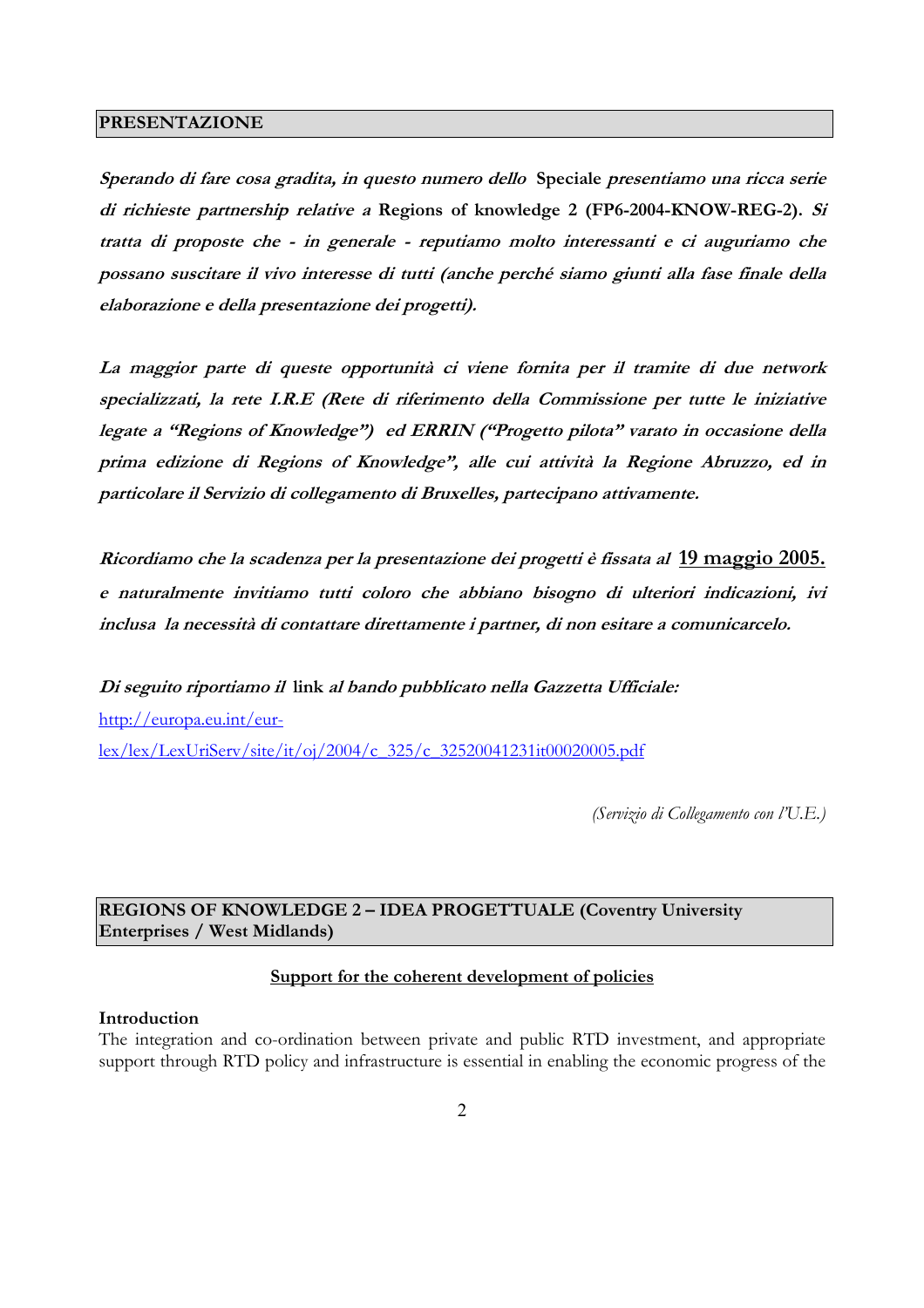European Research Area, but also in the establishment of the social and other economic structures in European regions.

Coventry University Enterprises proposes to submit an application under the  $6<sup>th</sup>$  Framework Programme, Strengthening the foundations of the European Research Area, Support for the coherent development of policies – **'Regions of Knowledge 2'. Proposal Outline**

The project aims to provide appropriate mechanisms, resources and outputs which will enable the development, understanding and integration of regional RTD policy at a regional level, including the co-ordination of private/public investment and understanding of the complementarities between RTD infrastructures.

The development of concrete measures to enable the delivery of appropriate structures and policy on RTD require an understanding of the issues affecting the mechanisms and infrastructure, together with the ability to recognise the good practice in many areas.

**As a key element of this proposal, initial primary research will be undertaken into the strengths and weaknesses of the individual partner regions, highlighting the potential areas of knowledge exchange, learning and future policy development and implementation. Additional consideration will be given to the strengths and opportunities offered through those regions not directly involved in the project and the impact of these on further integration and the raising of standards.** 

Foresight approaches are commonly undertaken at the regional level, in many cases with passing reference only to the national and European environment. The approach of this proposal recognises that, in delivering foresight for economic development, that investment in RTD, both small and large, operates on a global scale and the issues affecting policy development and implementation, and as a consequence the

development of the individual region, needs to be concerned with international trends. **A direct result of this project will be the creation of consistent foresight scenarios for regions across Europe and a global and European analysis of trends and drivers affecting RTD investment, policy and infrastructure.**

This proposal builds in part on the work of the West Midlands region, which has been cited by the European Commission with regard to its work on Regional Foresight. This approach brings together key actors from within clusters in each region (not just researchers and academics) and explores the global challenges and opportunities that they face, to draw together a global regional foresight. *Partners are sought with similar areas of expertise and knowledge, or who are looking to undertake foresight activity of this type for the first time.*

**The project will bring together people from regional development organisations, enterprise, the science base and key actors involved both in policy development but also implementation from across Europe to form a network to produce a coherent and consistent set of regional foresight scenarios and a global and European analysis of economic trends and drivers** 

The project will also transfer the principles and knowledge gained within the Coventry

University Enterprises, Creativity Lab to the other partner regions. The Creativity Lab is a purpose built facility designed to communicate future scenarios and to encourage people (both in the public and private sector) to think differently and to plan for the future.

*Partners are sought with experience of the development and exploitation of future scenarios, or who are interested in initiating this area of work.* 

**This project will pilot a delivery mechanism for the development of inter-European foresight scenario's for regional innovation systems in the area of RTD, Information and Society.**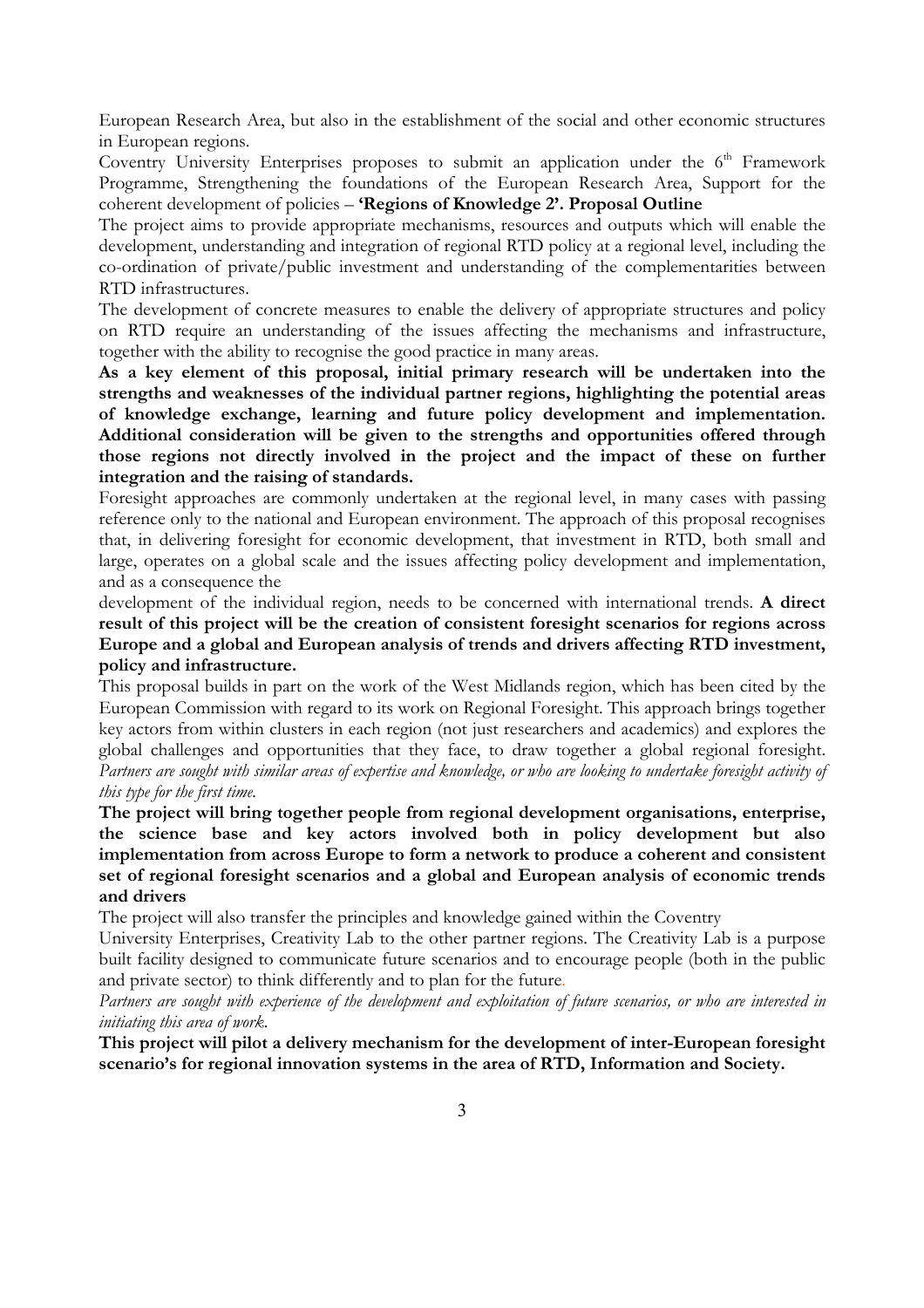Key to ensuring the coordination and cohesive integration of new models, mechanisms and policy is the provision of the ongoing support for those undertaking this for the first time, or who are looking to develop new innovative approaches to RTD investment. It is often the case that actions or reports are developed and promoted, with limited support given to the resource needed for implementation.

**The project aims to establish a mentoring network which will be initiated through a series of study programmes in the partner regions, but will subsequently be integrated into the mainstream activities of the partners and continue to be supported through the coordinators own programmes and ultimately widen the activities across other Member States. The project will include regional workshops, study visits and a conference.** 

The ultimate objective of the project is to enable the development of new policy structure at a regional level, ensuring the implementation of appropriate mechanisms for competence, understanding, exploitation and increased investment in RTD

**The project will involve key individuals at all levels, in particular those responsibility for the establishment of policy mechanisms, but also those directly involved in the provision of investment and management of RTD, including proposals for future Structural Funds support** 

For further information regarding the proposed bid contact Amanda Orchard on +44 2476 23 62 60 or by email at: a.orchard@cad.coventry.ac.uk

#### **REGIONS OF KNOWLEDGE 2 – IDEA PROGETTUALE (RITTS-Lüneburg)**

On 31st December 2004 the EU published its call "Regions of Knowledge II". The objective of this tender consists in the increase of the share of research and development in the regions or rather in the creation of prerequisites in the regions to initiate activities of research and development.

RITTS-Lüneburg or rather the cooperating organisations and persons will take part in this tender. We consider this programme as a great chance to increase the R+D-Activities in our region to obtain an additional value for the region and for the participating RITTS-Partner.

During the first step of this project, we would like to register all instruments offered in the region which are used to initiate R+D-Activities in a concise stock-taking. In the exchange of experience with other project-partners, these instruments are to be optimized or new instruments shall be developed so that better R+D-Activities for the regional economy can be initiated.

Together with representatives of economy, science and administration, the region of Lüneburg already developed and tried out a few instruments in its RITTS-Network: Research-Days, the Innovation-Platform InnoPort, the Round Table for innovation support and so on. We would like to refine on these or rather to evolve new instruments with the experience of transnational cooperation partners, which will help to overcome obstacles of the enterprises concerning research and development.

For the application and the realization of the project, we are therefore looking for active partners, who have ideas and/or experiences to support R+D-Activities.

The region of Lüneburg is located between the cities of Hamburg, Bremen and Hannover and it is structured very heterogeneously: The districts in the surroundings of big agglomerations with the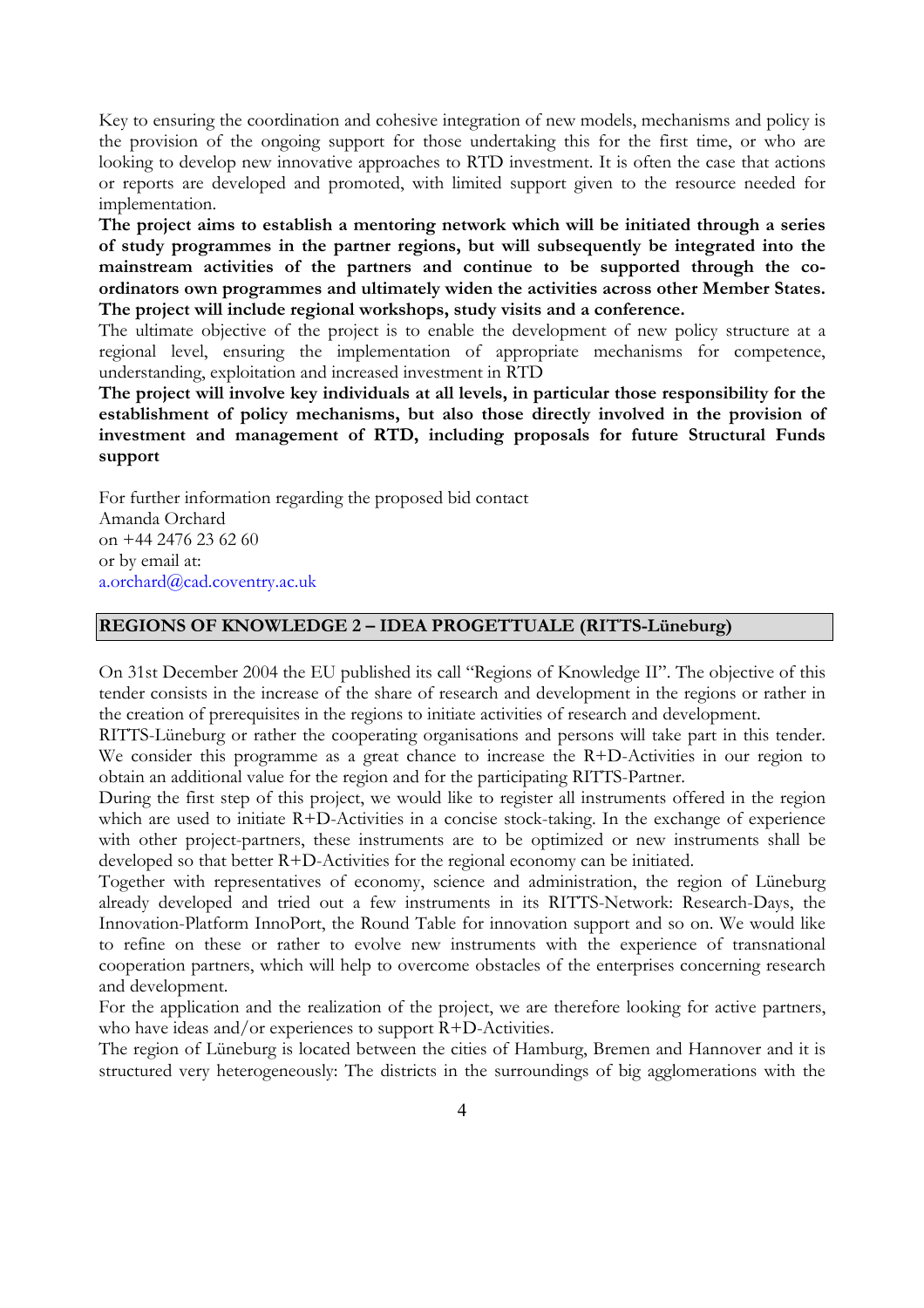corresponding advantages and areas with rural structures, vast infrastructure and sparsely population.

The region of Lüneburg is located between the cities of Hamburg, Bremen and Hannover and it is structured very heterogeneously: The districts in the surroundings of big agglomerations with the corresponding advantages and areas with rural structures, vast infrastructure and sparsely population. Accordingly various are also the competences and development priorities: They include for example subjects like logistics and aircraft industry (mainly in the agglomeration areas), but also subjects like food economy and tourism – mainly in the rurally structured regions.

 RITTS-Lüneburg is a well established network with several universities, a mixture of medium-sized enterprises and a good cooperation of the local actors. So far, we were able to win the collaboration of the following partners in the region:

- Chamber of handicrafts Lüneburg-Stade
- University21 (Buxtehude)
- Chamber of industry and commerce Lüneburg-Wolfsburg
- Chamber of industry and commerce Stade for the Elbe-Weser area
- District administration Lüneburg
- University of Lüneburg
- Organisations of economy support in the region of RITTS-Lüneburg

Of our project partners we expect an active participation concerning the application and of course in the following work on the project. It would be desirable, if the RITTS- Partner regions were located in a short distance to the metropolis and already realized successful R+D-Activities in the region, so that an effective exchange of experience and knowledge can take place in a mutual benefit.

During the period of application we will work on the corresponding documents in Lüneburg or rather coordinate the cooperation. Voyage activities are not considered to be necessary at that time, but the communication will first take place by email and phone.

If you are interested in collaboration, please send us a short email or call us until 12st April 2005. We are looking forward to hearing from you!

• Monika Scherf, Regierungsvertretung Lüneburg, Tel.: +49 (0) 4131 / 15 - 13 51,

E-Mail: Monika.Scherf@rv-lg.niedersachsen.de

• Dr. Ernest Mitschke, Universität Lüneburg, Tel.: +49 (0) 4131 / 78 98 – 188,

E-Mail: mitschke@uni-lueneburg.de

As far as you are preparing an application and you are still looking for a partner or a syndicate, we would be pleased to get information about your plan. In this case we would like to discuss with you about the possibilities of a cooperation and the exchange of experience.

Further information on RITTS you can find here: www.ritts-lueneburg.de With kind regards for a successful cooperation

#### **REGIONS OF KNOWLEDGE 2 – IDEA PROGETTUALE (Nordland Research Institute)**

The Nordland Research Institute in Norway is looking for partners for a potential project proposal under the 'Regions of Knowledge 2' call.

The aim of a potential project – where Nordland Research Institute would either submit a proposal or act as a partner – is to develop research and innovation policy that is relevant for the County of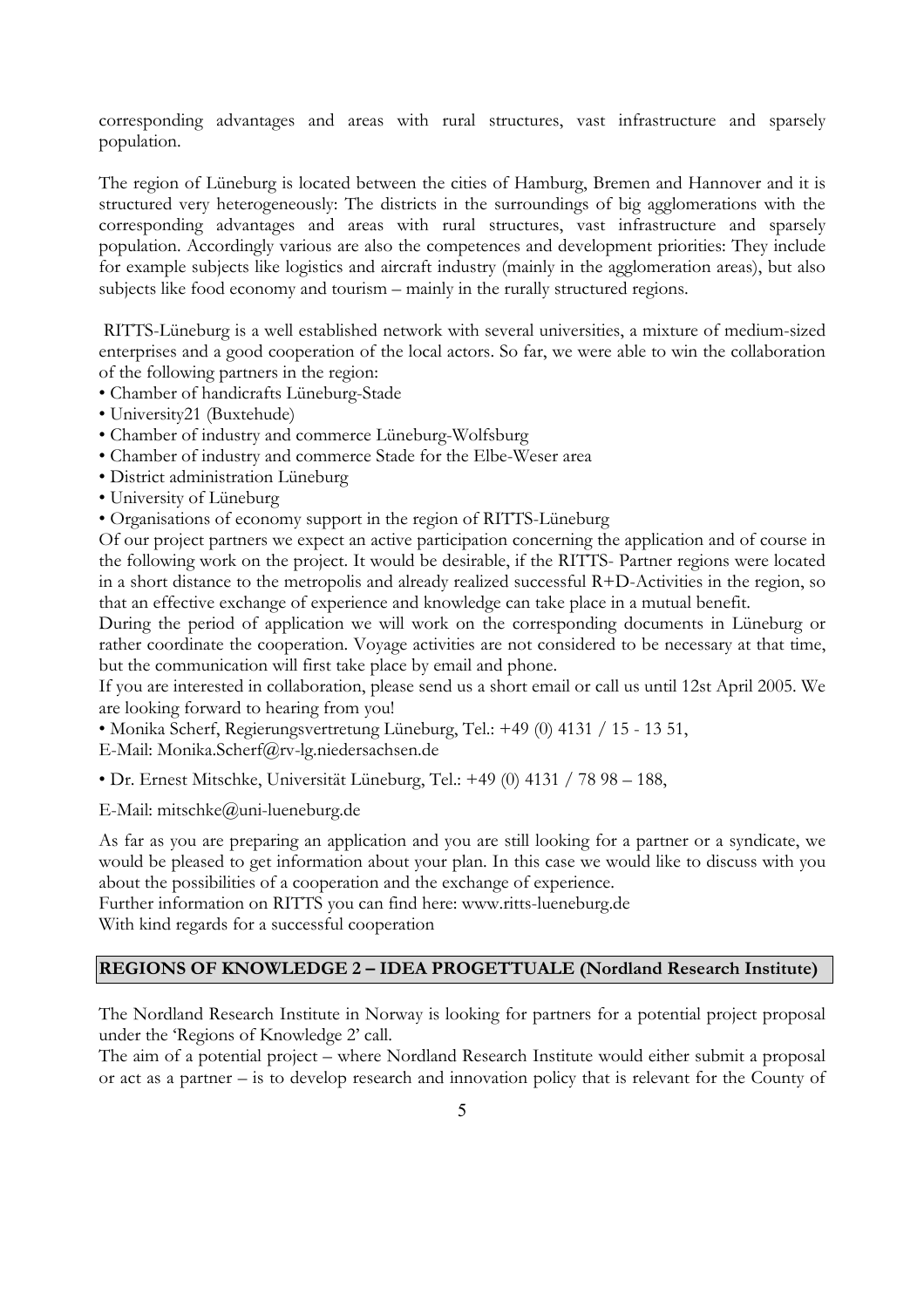Nordland and similar regions in Europe (see partner characteristics). A proposal would focus on fostering cooperation and joint learning between peripheral European regions with mature industrial structures. Nordland Research Institute would like to focus on benchmarking, networking, sharing of experiences and development of new regional policy measures related to investment in RTD as a means to revitalise mature industries such as metal industry, materials industry and chemical process industry. The project should help to create a better regional and global competitive environment for these industries by means of developing RTD policy in a regional industrial context.

Interested and interesting partners should have the following profile, thus being similar to Nordland County, whose regional authority stands behind this initiative:

• Peripheral or semi-peripheral region.

• No large cities (Bodø is Nordlands largest city with approx. 43.000 inhabitants).

• Business structure characterised by mature industries, e.g. metal industry, materials industry and chemical process industry.

• Weak links between industry and universities or academic institutions in the region (Bodø University College have approx. 5.000 students).

• A need on the part of regional authorities to develop new RTD policy measures in order to revitalise mature industries.

• Nordic, Baltic and Eastern European regions are of special interest.

If you are interested in this suggested proposal, please contact:

Mr Roar Samuelsen Nordland Research Institute N-8049 Bodø Tel.: +47 75517693 E-mail: roar.samuelsen@nforsk.no

#### **REGIONS OF KNOWLEDGE 2 – IDEA PROGETTUALE (RDA South Moravia)**

Vladimir Gaspar, Director of the RDA South Moravia, Czech Republic is looking for partners ,,to map and document the development potential of South Moravian region in the European-wide 'bio technological area" and collect and analyse information on best practices in involving wider public in the research policy making". The second request comes from South Estonia: the Institute of Baltic Studies has recently completed the regional Innovation Strategy far Tartu and South Estonia region and also finalized 2 foresight actions on ICT and Biotech. They are looking at the moment far cooperation possibilities within the Regione of Knowledge scheme.

#### **REGIONS OF KNOWLEDGE 2 – IDEA PROGETTUALE (Bretagna)**

The aim of the project would be to contribute to the development of regional dimension of RTD policy and RTD investment through a specific focus on the issue of governance at regional level.

The project partners would mainly be regional authorities.

The project would for instance include :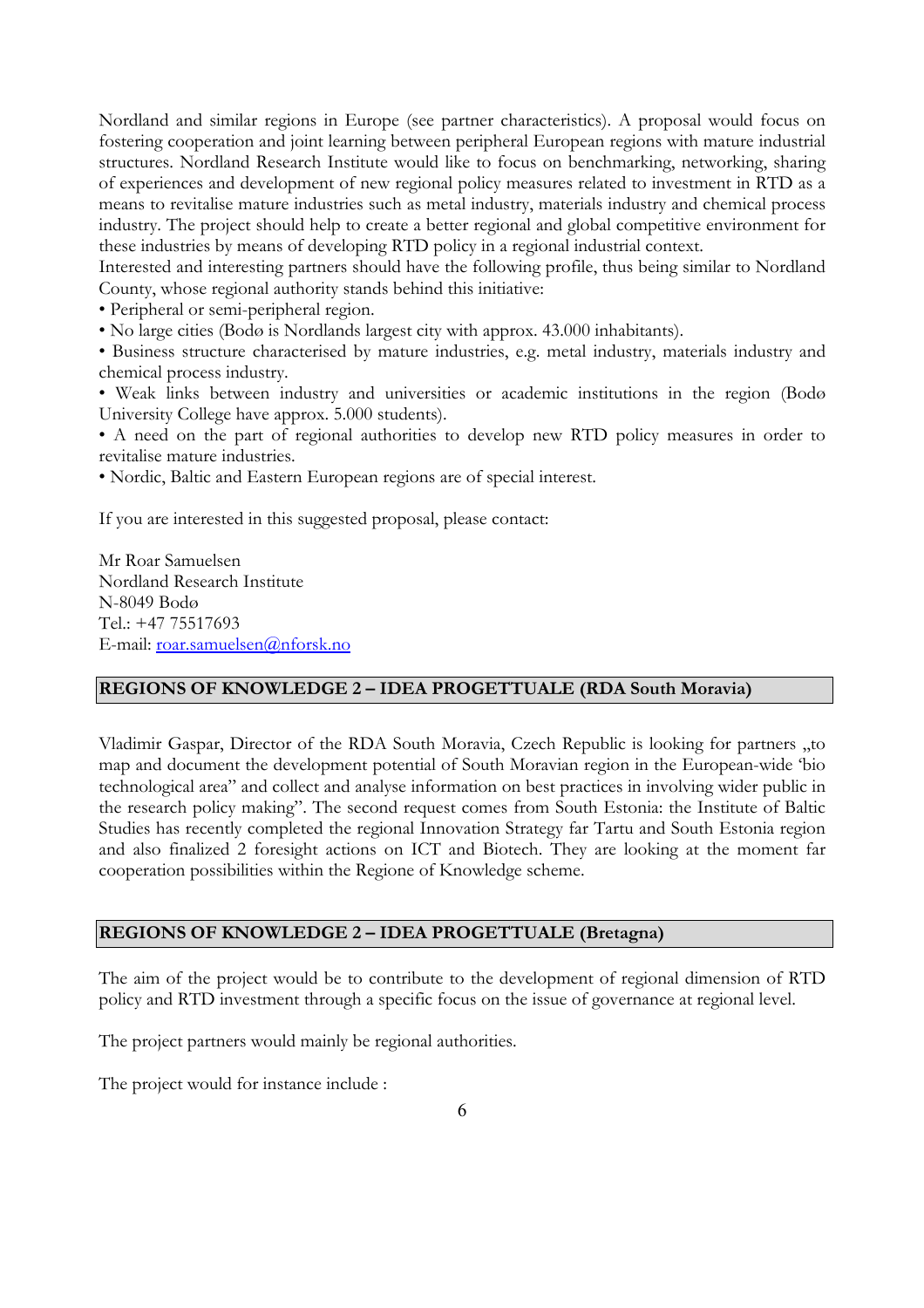- Analysis of regional R&D policies
- Analysis of governance models in the different regions
- Identification of governance issues to tackle through common actions
- Building of an integration model for regional policies and governance

#### **Co-ordinating role: Y / core partner**

#### **Contact person:**

Mr Damien PERISSE Europe/Bretagne/Pays de la Loire 12 Avenue de Tervueren 1040 Bruxelles Phone : 0032 (0)2 735 40 36 Fax : 0032 (0) 735 24 11 damien.perisse@bretloire.org

#### **REGIONS OF KNOWLEDGE 2 - IDEA PROGETTUALE (Castilla y León)**

The regional development office of Castilla y León (ADE) is interesting in coordinating a proposal aimed at Benchmarking, technology foresight and economical intelligence service in the following sectors:

- 1- Aeronautics
- 2- Transport
- 3- Biotechnology
- 4- Information Technologies
- 5- Renewable energies.

The service will be based on the dissemination of technology audits distributed through the enterprises of the regions.

We would like to look for partner regions with similar characteristics to Castilla y Leon. This is to say, developing regions, with an important budget focus on innovation, and with high presence of traditional industries (SMEs- micro SMEs).

The ideal partner would be a regional authority, although universities or research institutions are also welcome if they have wide experience in some of the reference field.

#### **Co-ordinating role: Y**

#### **Contact person: Veronica Beneitez**

#### **REGIONS OF KNOWLEDGE 2 - IDEA PROGETTUALE (Catalonia)**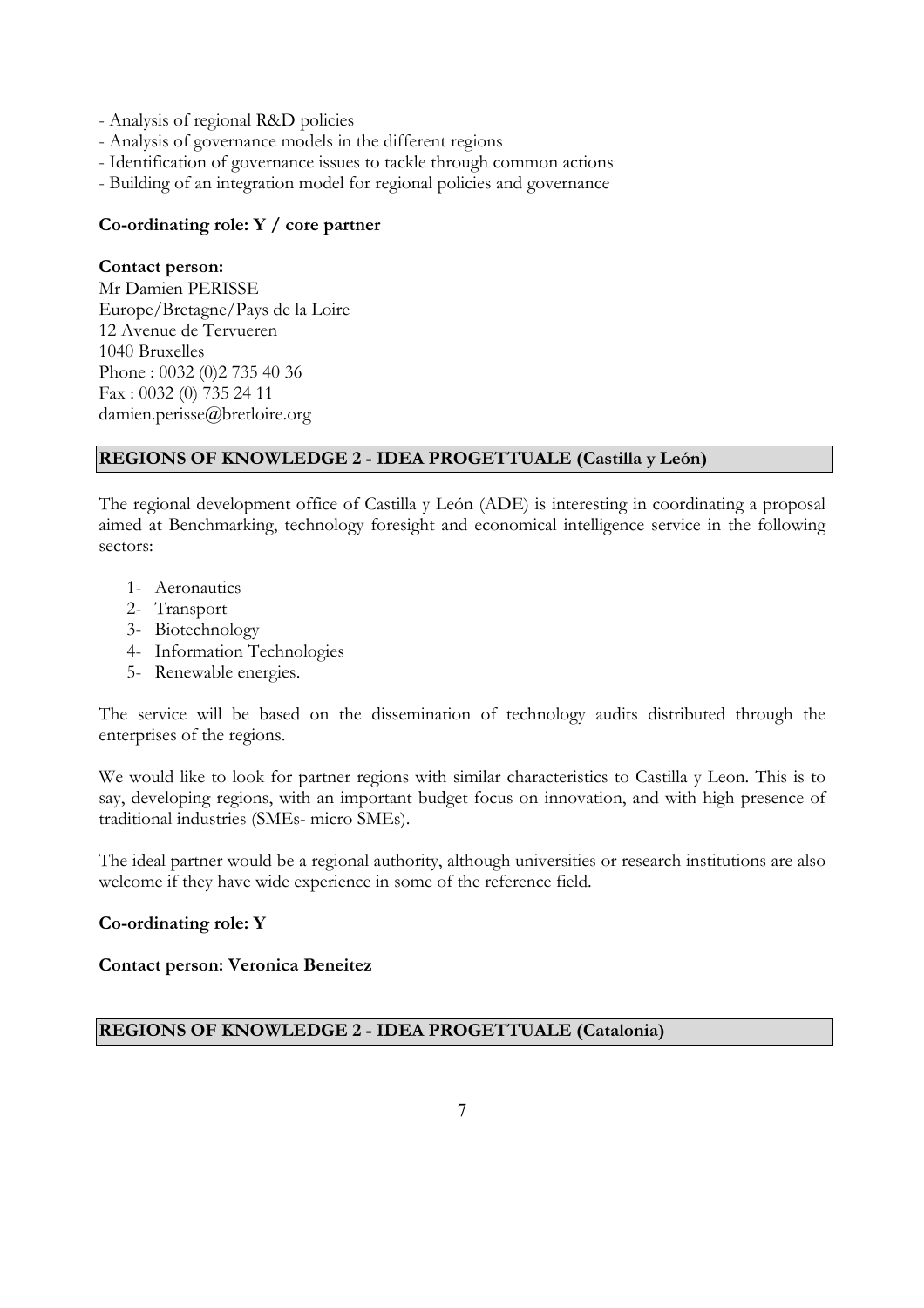Country/regional Telencetres/PIAPs will provide eGovernment, eBusiness, and eLearning, and, overall, contribute to better connectivity and use of ICTs

The initiative will include

 $\overline{a}$ 

- 1. A Gateway as an interactive portal for information on sustainable development and…..( to be defined).....
- 2. Support networks for sharing solutions and experiences
- 3. mobilize local content and engage local and regional stakeholders including governments
- 4. Exchange experience about the continuous effort and investment needed to maintain them. The amount of voluntary effort to sustain a dynamic web resource with on-going interesting and useful content

To address this problem, we have proposed that administrations play a larger and more visible role in institutionalizing the generation and collection of development and local-oriented information  $resolrices<sup>1</sup>$ 

The social role of the regional and local governments/adminsitrations historically has been to create, store and diffuse knowledge, a collection of activities that partially parallels some telecenter operations. Yet, few major programs link telecenters to universities or other institutions as an *institutionalized* source of information. Universities and local communities could play a significantly broader role in the world's efforts to employ ICTs for sustainable development and poverty reduction. For example, they could:

 (1) Conduct *continual* research on community information needs so that appropriate information resources can be developed. This could also supply a regional and local dimension to continual, long-term e-Readiness studies.<sup>2</sup>

 (2) Convert its own research and "academic" knowledge into education, information, and training packages suitable for community use.

 (3) Mobilize, interpret, integrate, and package information from external authoritative sources and tailor it to the needs of populations in surrounding regions

 (4) Train students in the application of ICTs to development problems by: assigning them as student interns at community telecenters, having them collect indigenous case studies and "lessons learned" related to development initiatives, involving them in data collection and processing related to e-Readiness and information needs analysis studies, and training them in the process of information packaging.

<sup>1</sup> R. D. Colle and R. Roman, Challenges for the Telecenter Movement" in in R. D. Colle and R. Roman (eds*), Telecenters and ICT for Development: Critical Perspectives and Visions for the Future,* special theme issue of *The Journal of Development Communication*, Vol. 12/2 (December 2001).

<sup>&</sup>lt;sup>2</sup> E-Readiness is an assessment of a country status regarding ICT infrastructure, the accessibility of ICT to the population, the suitability of the policy environment for ICT effectiveness, and a country's everyday use of ICT. A major challenge in the e-Readiness world is gathering reliable data at the local level and building appropriate programs there.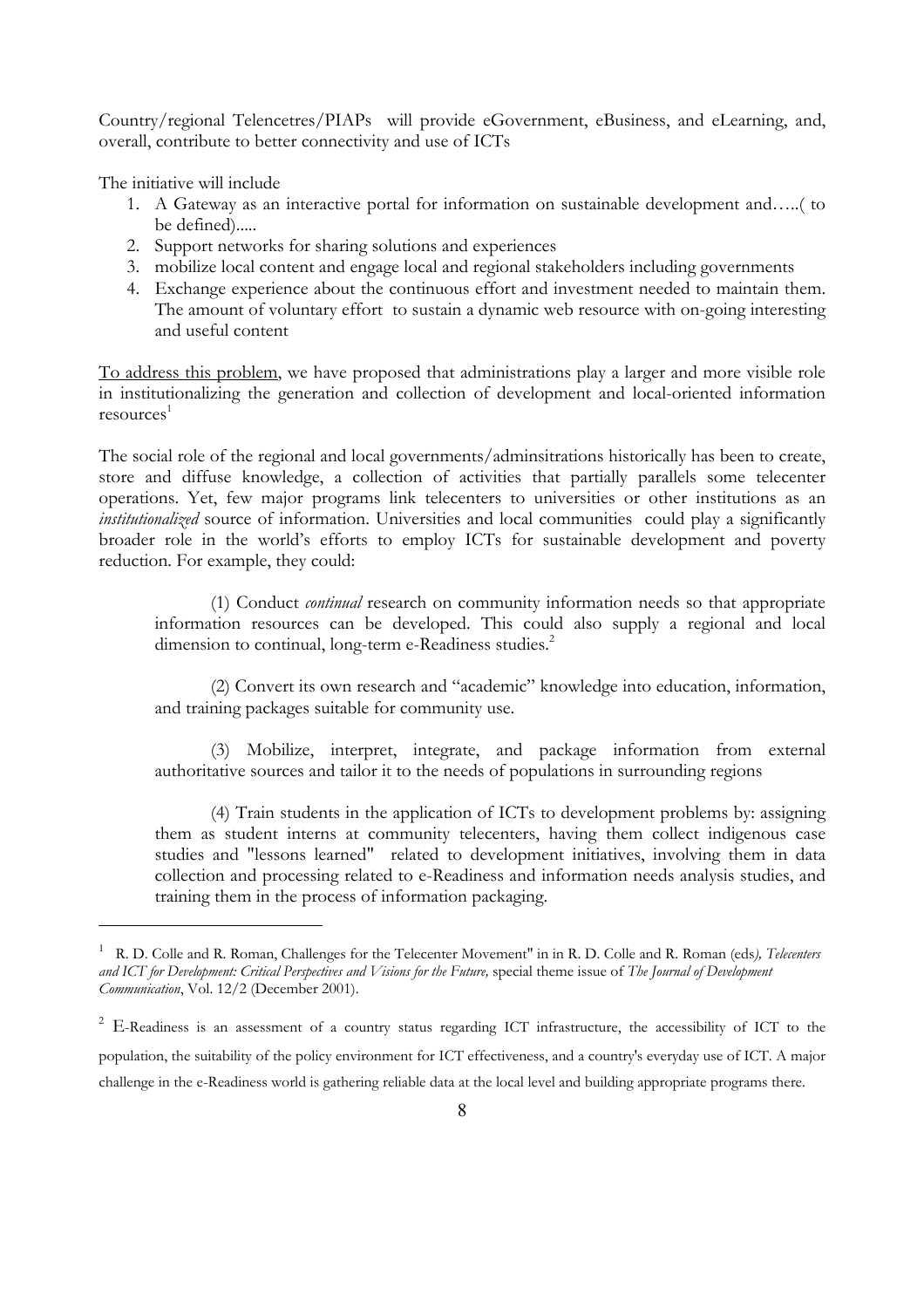(5) Design and execute ICT training programs for various community groups, especially those that are likely to be by-passed by conventional ICT training.

#### Summary

It is important to emphasize that an effective endeavor to create locally relevant content is strongly connected to creating awareness about the information services (and potential opportunities) a telecenter may provide. A telecenter is a new resource in the community, and therefore it is a demand-creating project

#### **REGIONS OF KNOWLEDGE 2 - IDEA PROGETTUALE (VÁTI Hungary)**

Present the socio-economical effect of RTD investments on Hungarian regions (studies, research). Establishment a knowledge-centre supporting best-policy transfer for neighbouring countries (regions) e.g. Romania, Croatia and Bulgaria (workshop, conferences).

Formulate a network from regions with special emphasis on involvement of "expert regions" from e.g. East Germany and/or Austria (web centre).

#### **Co-ordinating role: Y+partner**

#### **Contact person: Ms. Villő VARGA**

#### **REGIONS OF KNOWLEDGE 2 - IDEA PROGETTUALE (Kaunas Region, Lithuania)**

#### *PROJECT*

Governance of RTD policy on regional level, including the issue of competence of regional level in RTD policy and interaction with national level

#### *PROJECT AIMS*

The already existing Centres of Excellence with a targeted thematic focus ought to become the centres attracting and integrating the catalysts which could have an impact at the regional and national level by contributing to the development of a critical mass:

- enabling the generation of new knowledge and innovations through the bundling of existing competences, manual learning, coordination and collaboration between regional policies and initiative; and
- triggering the visibility of Lithuanian actors as attractive partners for Europe-wide projects.

To implement these integration activities and to develop a framework for a wider mobilisation of support and resources through policy making processes and in order to have a sustained impact on growth and employment, the project aims at: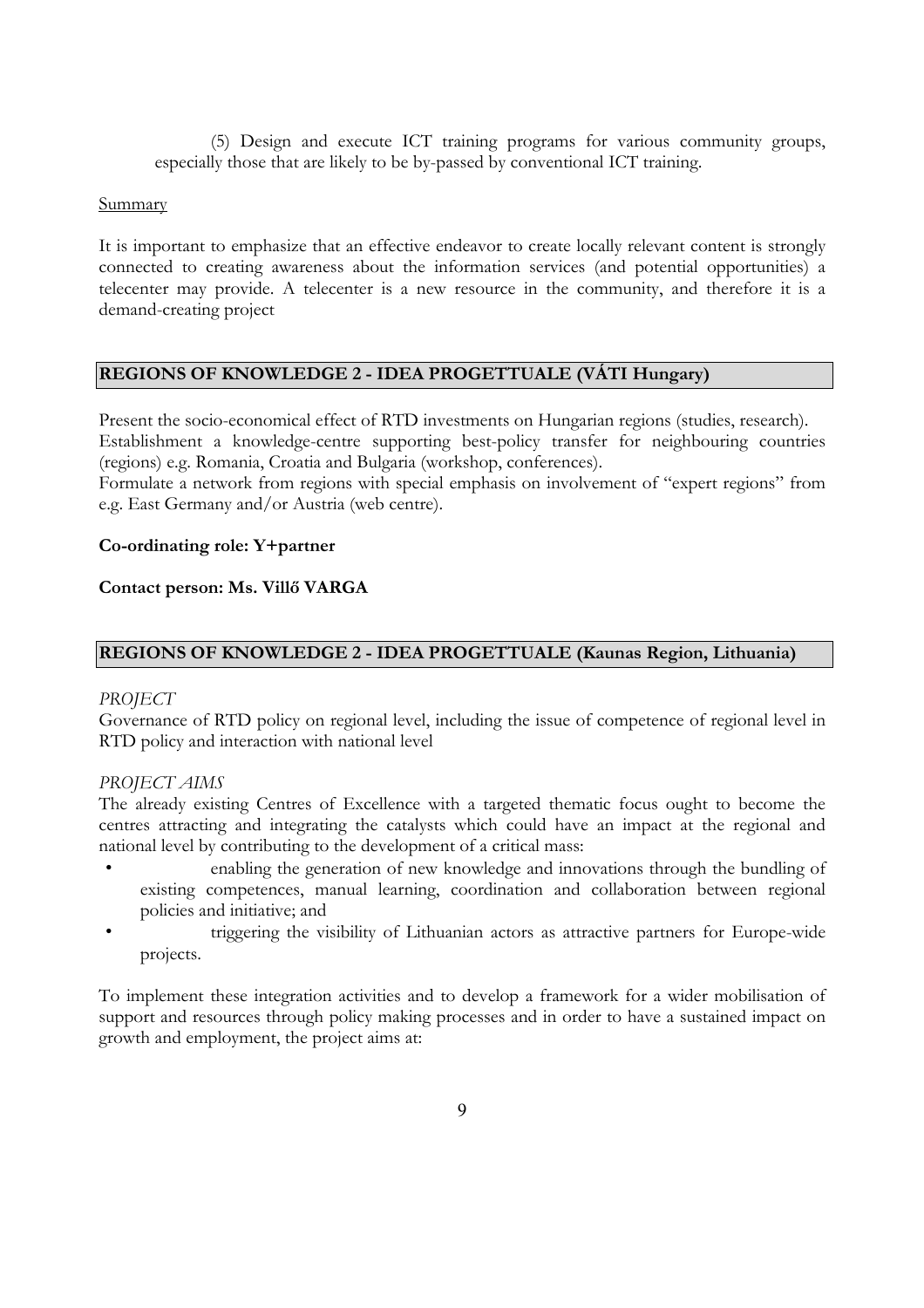- The integration of regional activities through networking and creating regional partnerships for improved RTD performance and greater RTD investments
- Better and more efficient use of Structural Funds in supporting RTD Investment to compliment the measures which are already being implemented, such additional financing of research institutes from Structural Funds, so that their impact has a wider spread throughout the region where innovations aimed to be generated
- To improve the outreach of regionally-based clusters and their achievements by making them more accessible to individuals in other regions and by facilitating individual contacts
- To attract cooperation and trust between R&D institutions and SME's trough and to better define the interface between the research and business sector
- Create synergy

Project will focus on following main objectives according to the topics listed above:

- 1. Networking;
- 2. Raising awareness;
- 3. Fostering capacities.

#### *PROJECT OUTPUTS*

The expected benefits would be manifold. They should help:

- to support and raise overall  $(EU + MS + \text{private})$  RTD investment in the field, by showing a common vision and a consistent strategic framework at EU level for both RTD funding and deployment initiatives. This common vision/ path will help concentrate efforts and resources and avoid fragmentation, thus contributing to restructuring and optimising research in Europe and building the ERA. It will also help the sector in question to achieve its optimal size and structure;
- to accelerate the generation of new knowledge, innovation and the uptake of research and technologies, improving the competitiveness and productivity of the sectors concerned;
- to support the development and networking of regional clusters in the field and to help regions identify and address particular challenges and relevant opportunities;
- exchange of personnel from partner regions, covering diverse RTD stakeholder groups, but especially those involved in design and implementation of RTD policy and those deciding on RTD investment – both private and public;
- to remove obstacles at EU, national and regional levels for deployment and to facilitate/ accelerate the market penetration of new technologies: the technology demonstration process will be an important element in this regard;
- to contribute to achieving a coherent and consistent policy and regulatory framework in the regions by taking account of both risks and benefits: any deficiencies in current policies can be identified and overcome;
- to make the EU more attractive both for researchers and industrial investment; the project will also act as an early warning system to alert policy makers to the ever changing needs of the sector and its consequences for society in general, for example in terms of skill shortages or infrastructure deficiencies;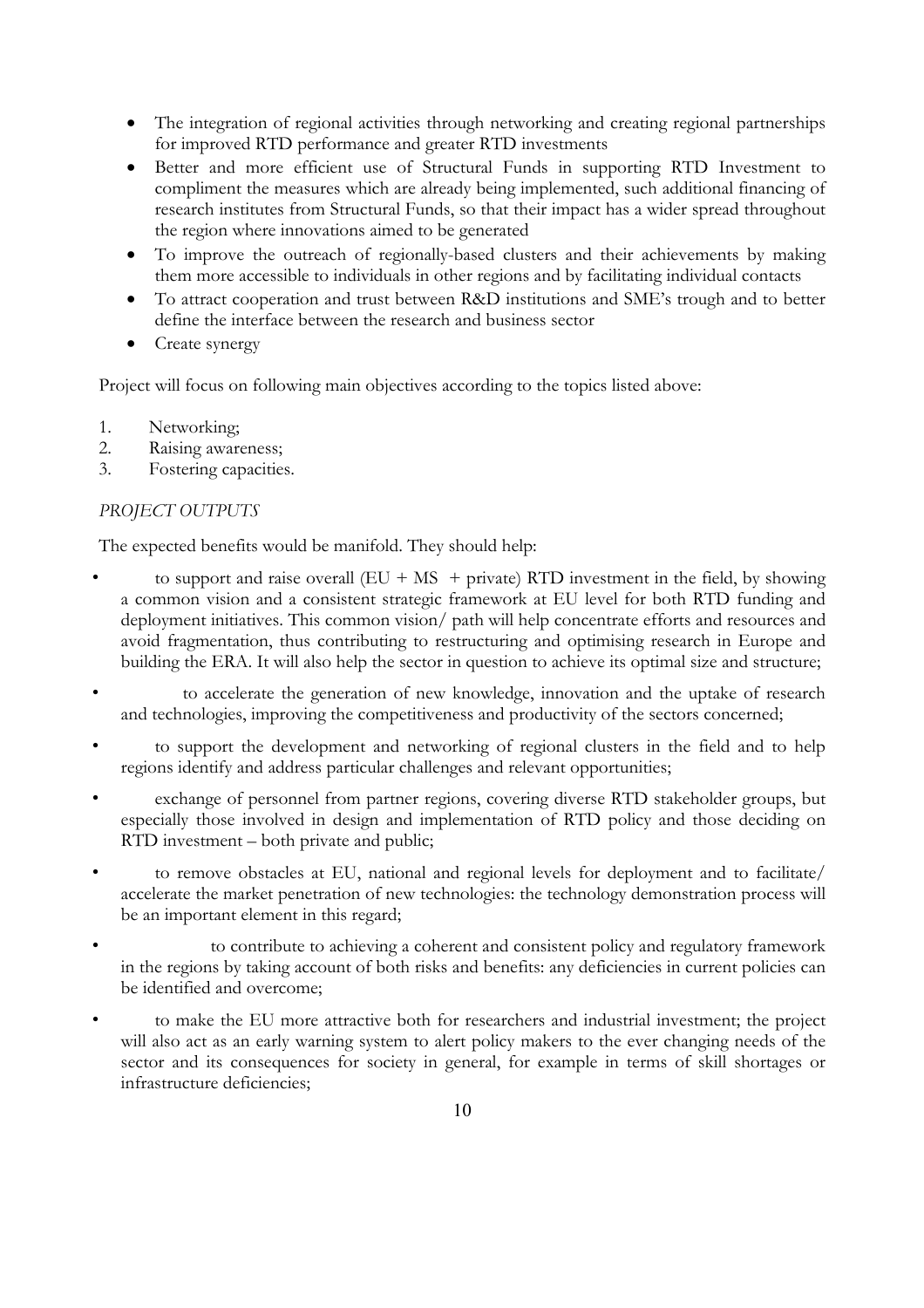• to increase public awareness, understanding and acceptance of the technologies concerned and the policy choices necessary to maximise the benefits for all stakeholders.

### *PROJECT TARGET GROUPS*

This project is targeted primarily at

- regional administrations;
- national governmental organizations and decision-makers;
- centre of excellence;
- universities and other training and education facilities;
- end users in industry and commercial structures;

Research centres especially:

- Institute of Chemistry (CHI)
- Institute of Biochemistry (BCHI)
- Institute of Biotechnology (BTI)
- Semiconductor Physics Institute (PFI)
- Energy Institute (LEI)

#### **Co-ordinating role: Y/N**

**Contact person:** Renata Koerfer Lithuania Liaison Office for RTD

#### **REGIONS OF KNOWLEDGE 2 - IDEA PROGETTUALE (Regione Piemonte)**

#### BACKGROUND

Regions are key actors for the fulfilment of the Barcelona goal of the 3% of GDP for research and development. In particular, they usually have the right size in order to promote new and effective RTD investments.

Nevertheless many disparities and differences in terms of development are still present from region to region and especially from Region of Objective 1 and Objective 2 and new accession countries. In order to guarantee an efficient and functioning development of a network among different Regions and to allow the enhancement of the ERA net, disparities should be eliminated and priorities at policy level for new and better investment should be recognised by policy makers.

#### THE ROLE OF FORESIGHT

Regions have recently started to use the Foresight Methodology for planning RTD policies.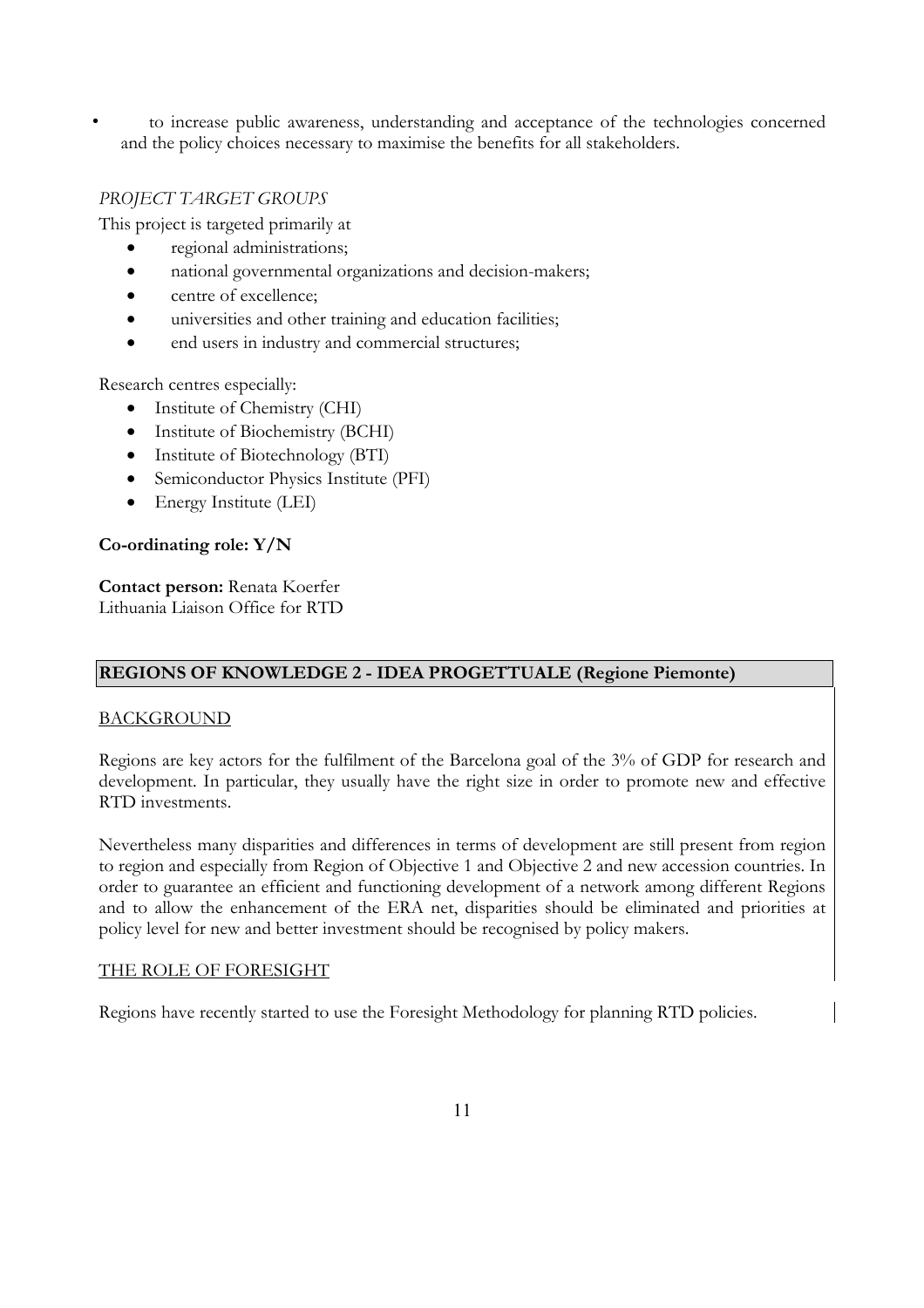Having evolved over time by widening its scope, Foresight has in fact become an appreciated tool to constructively bring awareness of long-term challenges into daily decision-making and to underpin the prioritisation and selection of strategic long-term goals for public authorities.

Promoting successful innovation strategies can be a difficult task for policy makers if there is not a clear perception of which are those technology paths more likely to yield the greatest economic and social benefits. That's why policy makers have increasingly embraced the adoption of Foresight methodologies to shape Science & Technology policies, thus improving the quality of their decisions through the strengthening of a long-term, future-oriented approach.

Much of the current interest in Foresight stems from the recognition within public bodies that Foresight constitutes a powerful tool when it comes to prioritising and concentrating public financial resources in a selective way in order to reduce the elements of risk and uncertainty associated with R&D investments.

Another issue is that Science & Technology policy has considerably changed in the last decades as public authorities, in order to shape S&T policies, need to interface themselves with a growing number of actors that contribute directly or indirectly to the development of science and to the diffusion of new technologies. Foresight provides a valuable tool to stimulate dialogue and interaction between the different stakeholders of society.

#### THE AIM OF THE PROJECT

The creation of a consortium made up of partners showing different backgrounds in terms of development and RTD policies management is aimed at comparing different experiences in the implementation of regional analysis through Foresight studies.

The use of a common methodology for identifying priorities at policy level of those sectors which need to be enhanced in the different regions, will lead to a joined knowledge of the areas of excellence and shared research fields in every region.

The network of areas of excellence between the regions involved is one of the main expected output of the project. This network will enable an easier interaction among actors dealing with the same topic of research, thus enhancing public-private partnerships and cooperation activities at international level. In that way a coherent development of policies among the Regions involved is also foreseen as a remarkable deliverable.

#### *The project should be implemented through the following* **actions***:*

- Identification for each Region involved of the "regional thematic priorities" in line with what is expressed by the Commission for the VII FP.
- Collection of studies and existing analysis for each "thematic priority"
- Promotion of a Foresight study for the sectors conceived by the project
- Organisation of meetings to sum up the results and compare the output of the project in the different regions involved.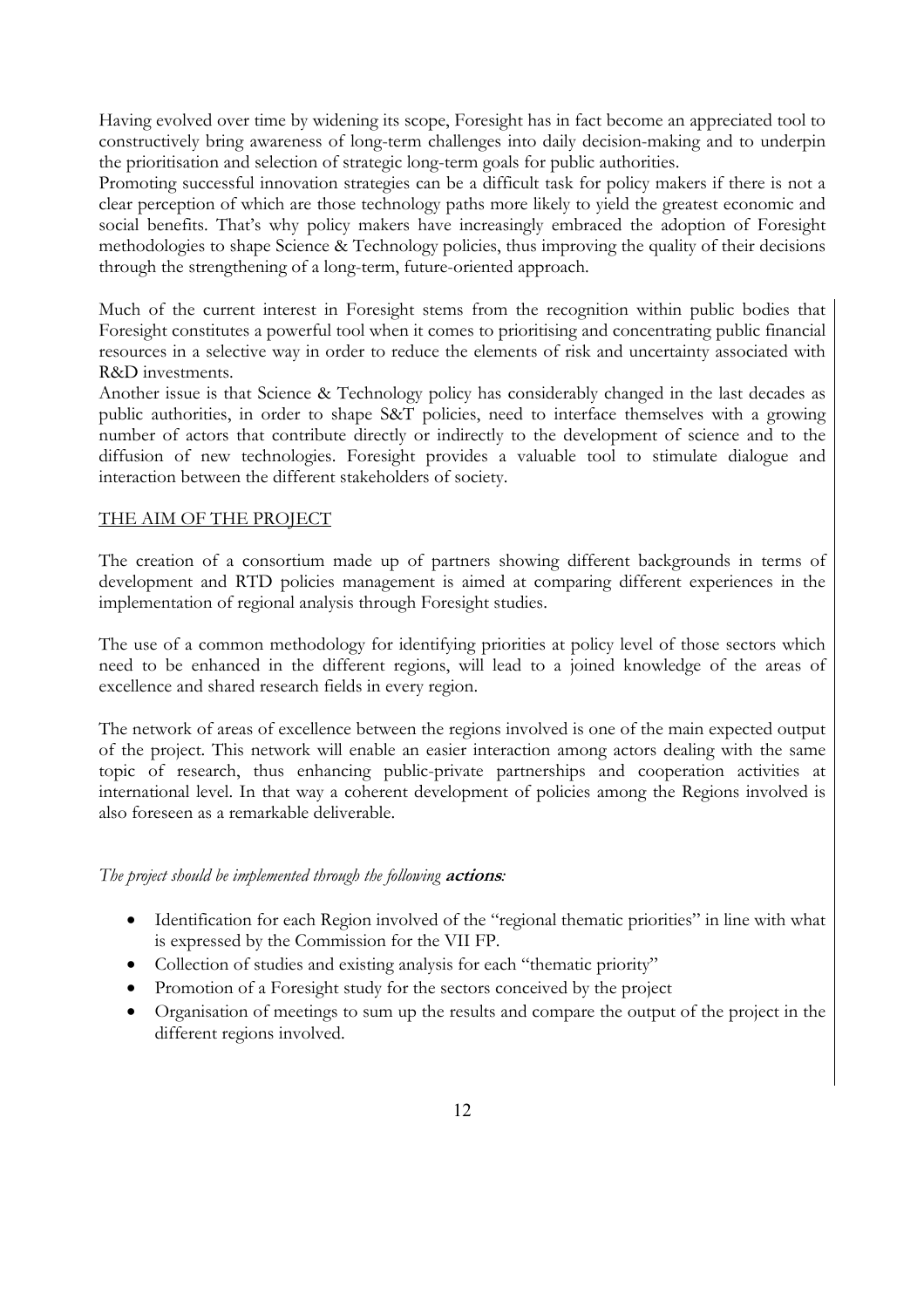#### EXPECTED OUTCOMES:

The project should function as a hub to promote new and better investments in RTD. The expected outputs of the project are supposed to be:

- a programmatic document to be presented both regionally and nationally
- joint technical initiatives for regional investments in RTD at regional level and at consortium level
- the creation of a network of areas of excellence between the regions involved

the promotion of co-operation linkages between different parties involved

#### **Co-ordinating role:**

**Contact person:** Dr. Franco Amato/dr. Ilaria Carpen Region of Piedmont Director of Regional government Via Lagrange 24- 10128 Turin, Italy Phone: 0039.011.432.4430 Fax: 0039.011.432.5560 Email: ricerca@regione.piemonte.it

#### **REGIONS OF KNOWLEDGE 2 - IDEA PROGETTUALE (South Denmark)**

The envisaged initiative explores the opportunities for optimising context conditions for Innovation, R&D, and R&D investment through regional administrative reorganisation and structural reform of regional and local government.

Regional and local government in Denmark are currently experiencing profound reform and reorganisation. This reform is historically unparalleled both in scale and scope and it has the ambition of modernising governance for decades to come – and, in addition, to mobilise regions and their competitiveness within the Global Economy.

The reform provides a unique window of opportunity for taking a closer look at institutional drivers of innovation and R&D in the EU – and for generating directly applicable imperatives for policy and institutional design.

Regional partners will be University of Southern Denmark, Science Parks and venture capital institutions.

For cooperation on the above-mentioned themes, the South Denmark region is looking for partners, which have already experienced – or will be experiencing - similar reform of local/regional government.

#### **Co-ordinating role: Y/partner**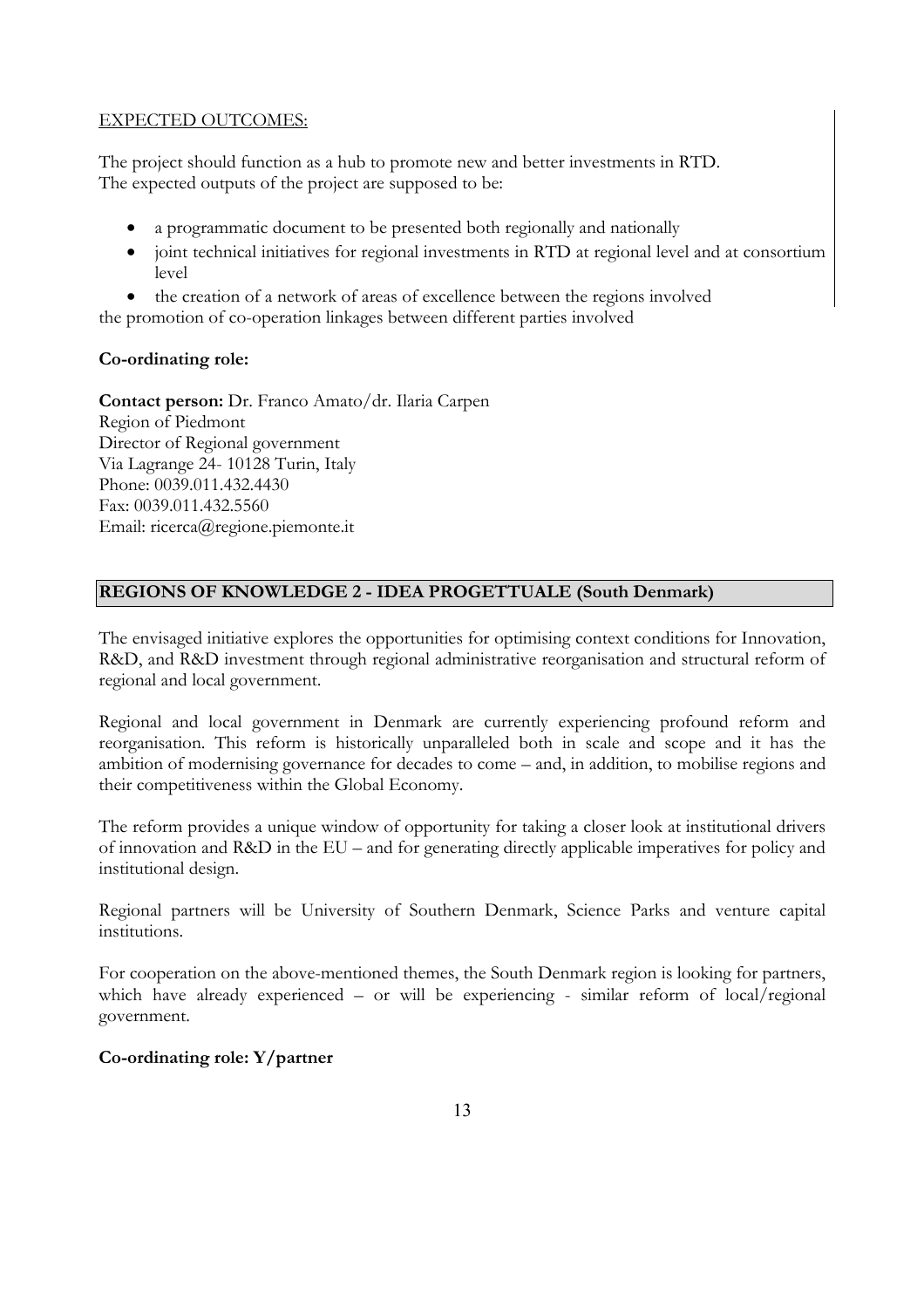Contact person: Morten Kröger, morten.kroger@southdenmark.be Jakob Bork, jakob.bork@southdenmark.be

#### **REGIONS OF KNOWLEDGE 2 - IDEA PROGETTUALE (South East Ireland)**

#### Introduction:

The South East Region of Ireland is the most underperforming region in Ireland. Its levels of unemployment are the highest in the country, and the level of income per capita is the lowest. It is the region with the lowest uptake of third level education places among the student population, and most students that graduate from the third level institutes in the region leave the region to find employment. It is the region with the fewest number of multinationals per employable person in the country therefore the economy is very much dependent on agriculture, indigenous SMEs mostly in the traditional sectors of engineering, manufacturing and agricultural produce processing, tourism and related service industries.

Overall proposal:

We intend transforming the South East into a knowledge-based, knowledge-lead, Entrepreneurial Region.

Based on recent economic research we are of the opinion that upgrading knowledge and increasing technology diffusion across the South East region will increase the economic structure and wealth creation process in region. Our aim is to create innovative, interactive clusters across the region whose participants will be a combination of industrialists, business people, entrepreneurs, academics (both technological and research based) and regional policy makers/implementers. We also envisage that these clusters will be supported and developed within the canopy of a Regional Cluster. The purpose of the Regional Cluster will be to develop, inform, implement and monitor the effectiveness of policy for the Entrepreneurial Region.

Project proposal specific to Regions of Knowledge 2:

Whilst there may be pockets of activity between enterprise support agencies and local industry, between the third level institutes and local industry, and between enterprise support agencies and third level institutes, and so on, no coherent plan or policy exists that brings all the stakeholders together to create a knowledge-based, knowledge-lead entrepreneurial region. An added complexity is the region's structure in that it consists of five independently managed counties (sub-regions), each with their own goals and objectives.

The purpose of this proposal is to set up a project that will analyse the RTD of the whole South East region and clearly identify the bottlenecks that are hindering the economic development of the region. The outcome of this research and analysis will be a unified policy for enterprise and technology development in the South East of Ireland.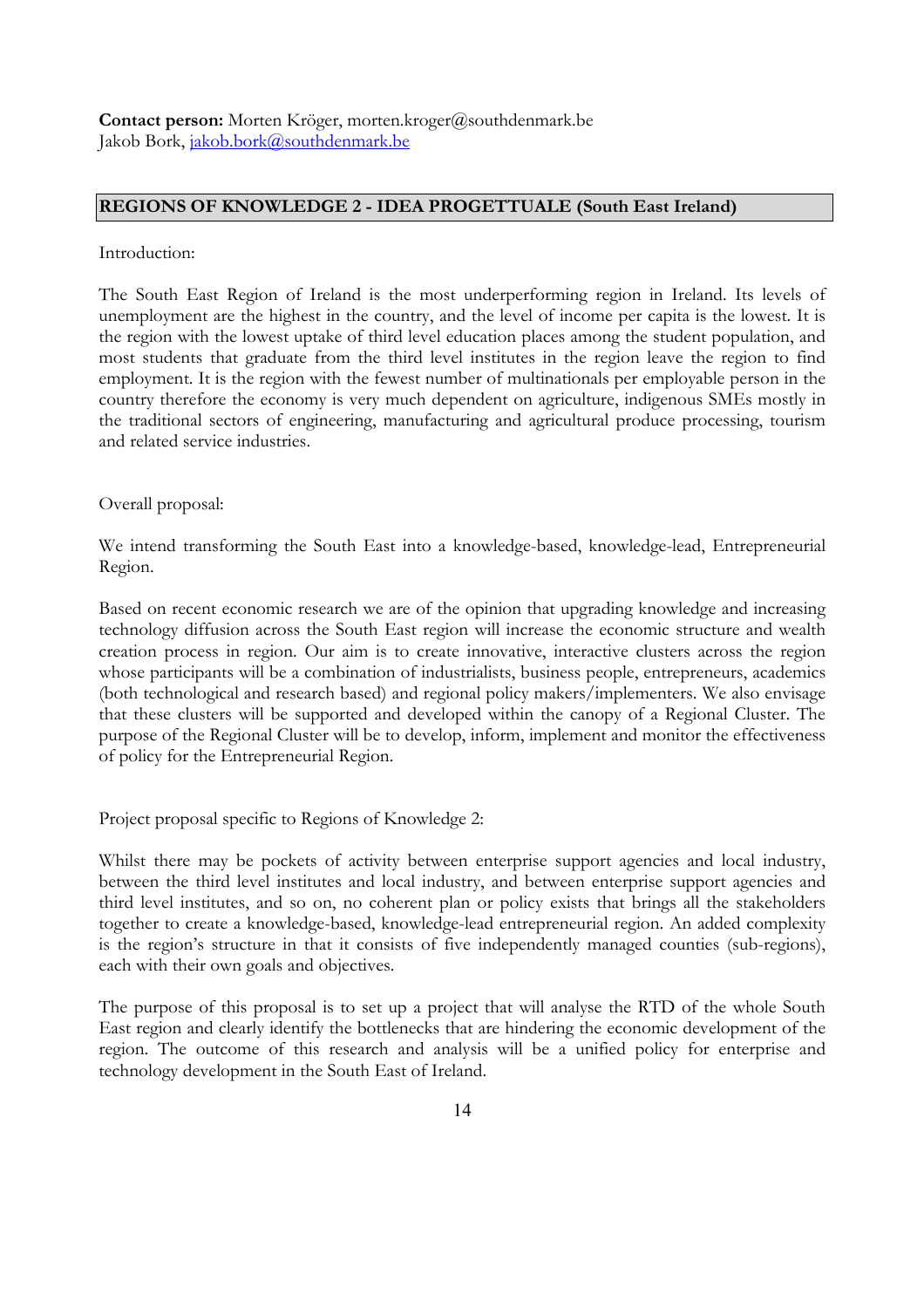This South East regional policy will be the foundation upon which the development and implementation of the knowledge-based, knowledge-lead, entrepreneurial region will be based.

Proposed regional partners:

This project will be lead by the Centre for Entrepreneurship at the Waterford Institute of Technology. The Centre's remit is to research the entrepreneurial activities and enterprise development activities on a regional and international base, to identify best practice based on the research and to implement education programmes to enhance the development and sustainability of industry in the South East.

The project will be supported in the region by, the South East Regional Authority, the South East Regional Assembly, Enterprise Ireland, South East Business Innovation Centre, and the five county managers comprising the region.

Proposed international partners:

Whereas we have already started the process of identifying potential partners within the EU, nothing has been confirmed yet. Our main aim in attending the Project Networking Session on 18<sup>th</sup> February 2005 is to discuss the project proposal in more detail with potential partners.

#### **Coordination role: Y**

*Contact person: Bill O'Gorman, wogorman@wit.ie*

Kathryn Kiley, kkiely@wit.ie

#### **REGIONS OF KNOWLEDGE 2 - IDEA PROGETTUALE (Flanders (BE)/ IWT-Vlaanderen)**

Organisation **Flanders (BE): IWT-Vlaanderen**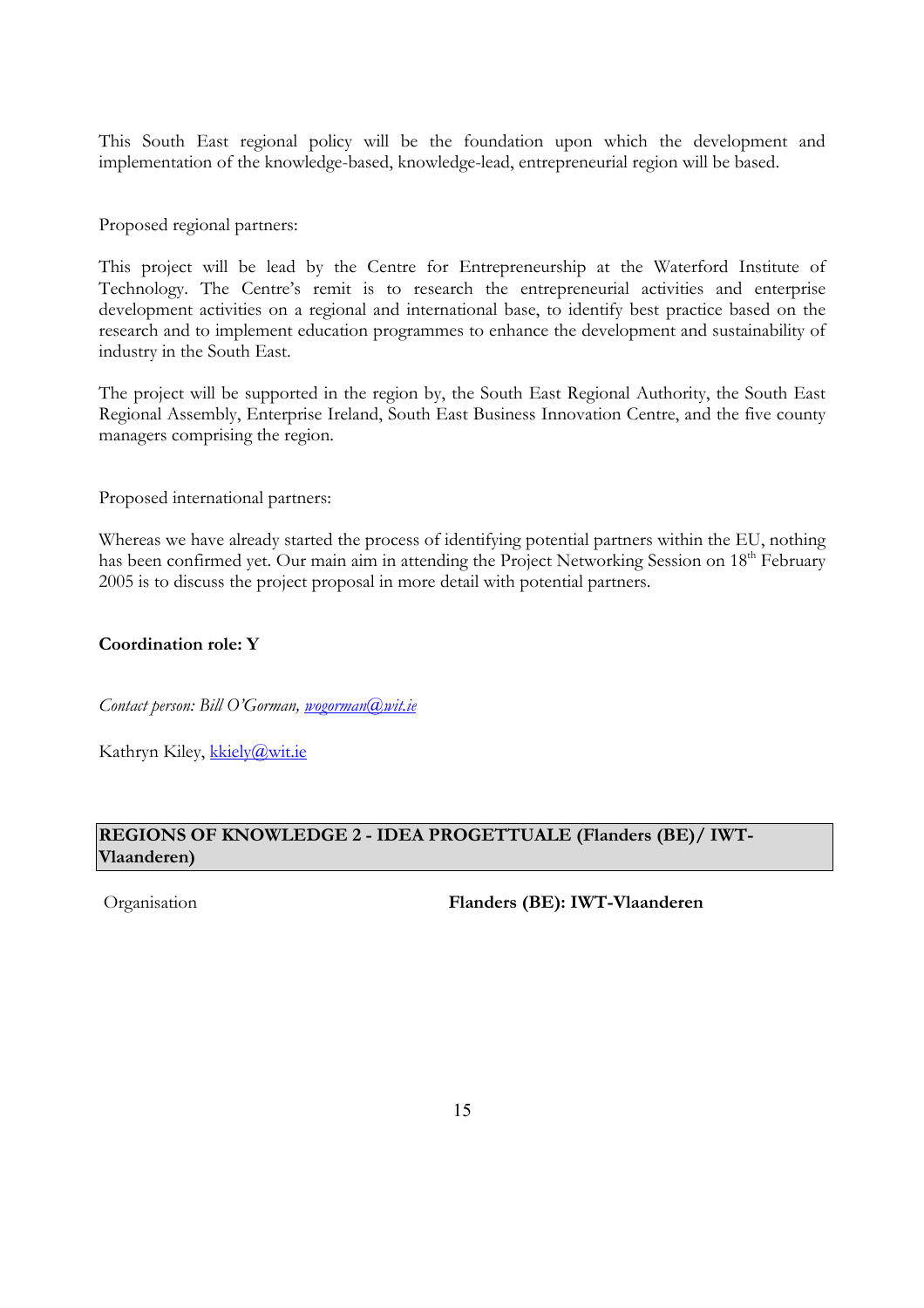| Contact person | Mr Marnix Voet<br>Scientific Advisor, Programme Director<br>IWT-Vlaanderen<br>Institute for the Promotion of Innovation by<br>Science and Technology in Flanders<br>Bischoffsheimlaan 25<br>B-1000 Brussels<br>Tel.(direct line): +32-2-209.29.15                                                                                                                                                                                                                                                                                                                                                              |
|----------------|----------------------------------------------------------------------------------------------------------------------------------------------------------------------------------------------------------------------------------------------------------------------------------------------------------------------------------------------------------------------------------------------------------------------------------------------------------------------------------------------------------------------------------------------------------------------------------------------------------------|
|                | Fax: $+32-2-223.11.81$<br>E-mail: mv@iwt.be<br>http://www.iwt.be/                                                                                                                                                                                                                                                                                                                                                                                                                                                                                                                                              |
| Interest area  | IWT is currently involved in a KnowREG 1 project,<br>and would like to involve as many regions as<br>possible beyond the current consortium in order to<br>compare the regional RTD performance, analysis of<br>regional RTD instruments, integration into regional<br>development strategies and use of benchmarking<br>and networking to evaluate trends and provide<br>guidance to policy-makers on RTD issues.<br>Therefore, they are interested in being partner of a<br>consortium with a coordinator who intends to<br>submit a proposal with a similar scope definition for<br>Regions of Knowledge 2. |

### **REGIONS OF KNOWLEDGE 2 - IDEA PROGETTUALE (Berne (CH)/ Economic Development Region Berne)**

Organisation **Berne (CH): Economic Development Region Berne**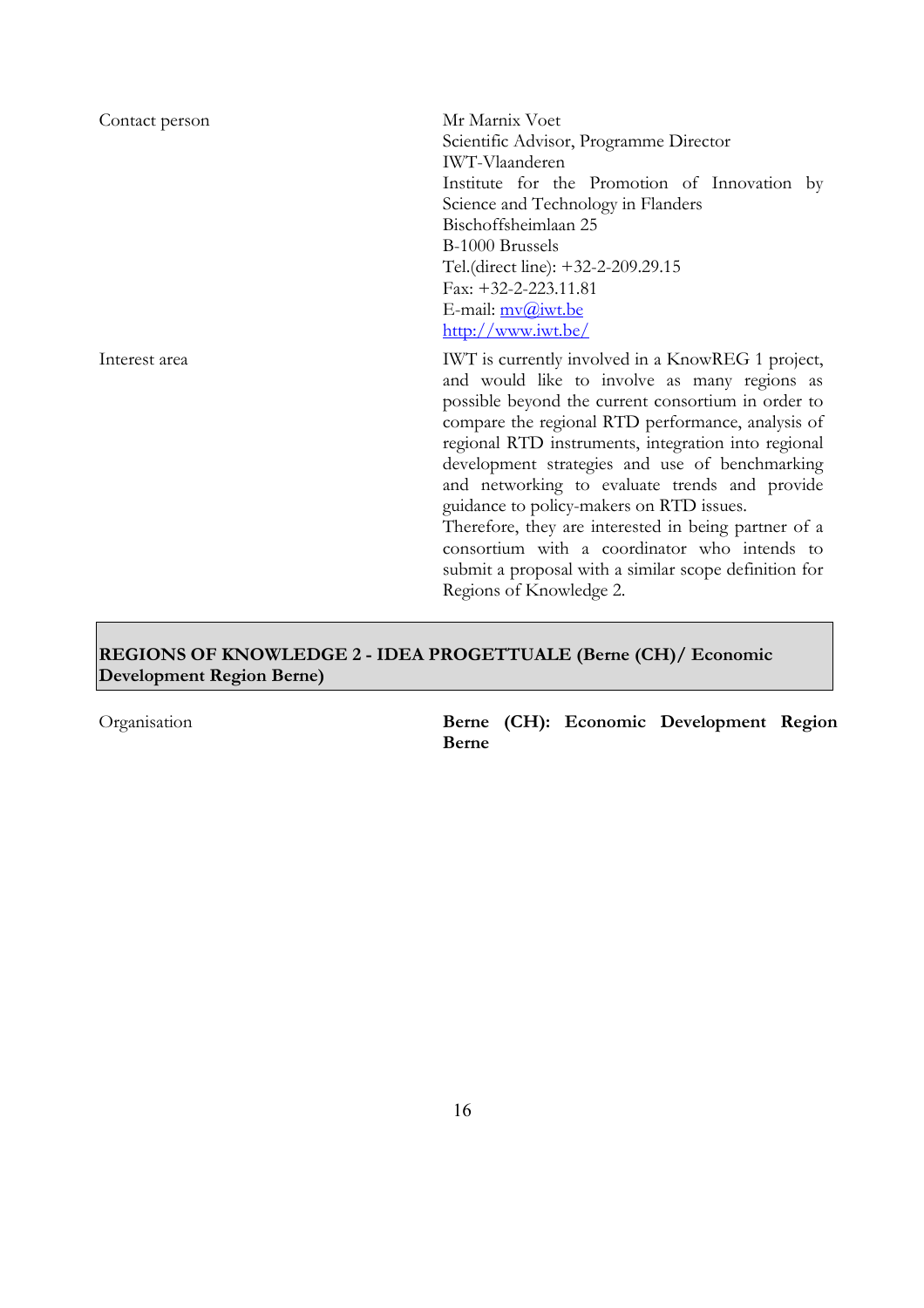Contact person Dr. Dres von Weissenfluh / Mrs. Isabel Wachter Economic Development Region Berne Waisenhausplatz 25 P.O. Box CH-3000 Bern 7 Tel.: +41 (0)31 321 68 70 or +41 (0)31 321 77 15 Fax: +41 (0)31 321 77 80 E-mail: dres.von-weissenfluh@bern.ch / Isabel.Wachter@bern.ch www.promotion.bern.ch / www.markebern.ch (in German only)

#### Interest area Topics of Interest

• *Scientific Knowledge and Technology Transfer:* A recent analyses has shown that our region as most others in Europe has not optimal and efficient structures for knowledge and technology transfer. Major problems among others are the scientific gap between suppliers and users (SMEs), too many inefficient players with not well-defined activities and local versus national or even international aspects. • • •

*RTD expenditures and Growth:* Switzerland as well as our region has had a relatively high level of R&D expenditures in Europe. The rate has been at a constant level of about 2.7 % of the GDP for many years; a modest increase to about  $3\%$  is foreseen. However, despite the high level of R&D expenditures the growth rate is insufficient and far below any industrialized country.

*RTD investments in the Service Sector:* The City of Berne, which provides 70 % of the employment in the Berne region, is to a great extent a service centre for the public cantonal and federal administration. RTD investments in the service sector are limited. Nevertheless, the sector can be a strong user of advanced information and communication technologies. It seems obvious that in the future the service sector as well has to face internationalization.

*The role of international investors for a Region:*  Approximately 60 % of the private Swiss RTD investments are spent for activities abroad. In addition, Swiss investors with their close relationship to the Swiss banking sector play a very active role abroad, for example in some of the new EU member states, the eastern part of Germany and Asia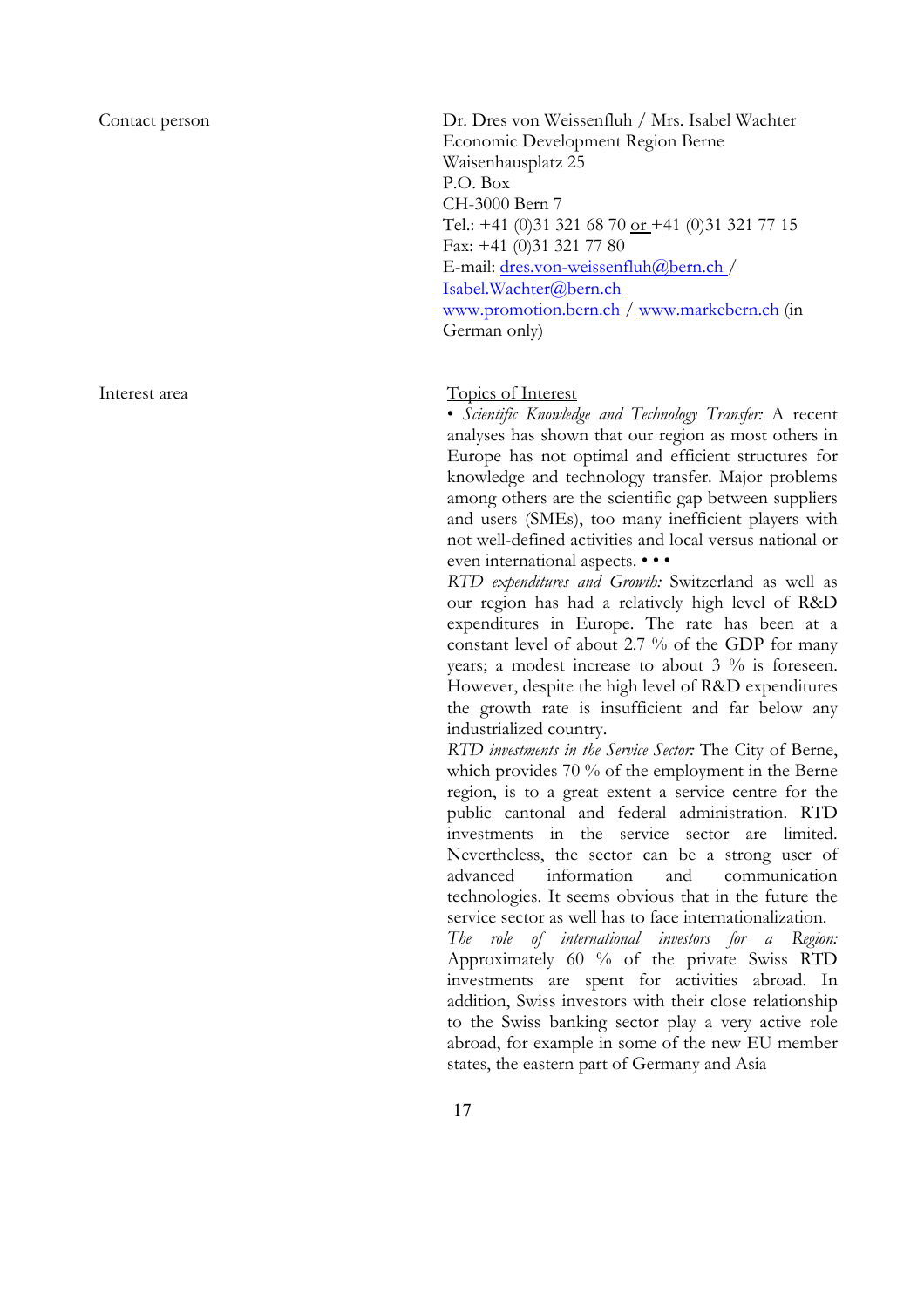### **REGIONS OF KNOWLEDGE 2 - IDEA PROGETTUALE (Irish Regions Office (IE))**

| Organisation   | <b>Irish Regions Office (IE)</b>                                                                                       |
|----------------|------------------------------------------------------------------------------------------------------------------------|
| Contact person | Eamon O'Hara<br>Irish Regions Office<br>Rond-Point Schuman 6                                                           |
|                | B-1040 Brussels<br>Tel.: +32 2 282 8477<br>Fax: $+32$ 2 282 8475<br>GSM: +32 49 812 0822<br>E-mail: eamon.ohara@iro.ie |
| Interest area  | Website: www.iro.ie<br>Contact point for Irish regions interested in being<br>partners of proposals.                   |

#### **REGIONS OF KNOWLEDGE 2 - IDEA PROGETTUALE (Castilla La Macha (ES)/Fundación Insula Barataria)**

| Organisation   | Castilla La Macha (ES): Fundación Insula                                                                                                                                                                                                                                                                                                                                                                |
|----------------|---------------------------------------------------------------------------------------------------------------------------------------------------------------------------------------------------------------------------------------------------------------------------------------------------------------------------------------------------------------------------------------------------------|
|                | <b>Barataria</b>                                                                                                                                                                                                                                                                                                                                                                                        |
| Contact person | Mr Miguel Angel Ayllón                                                                                                                                                                                                                                                                                                                                                                                  |
|                | Fundación Insula Barataria                                                                                                                                                                                                                                                                                                                                                                              |
|                | $C/$ Rio Valdemarías s/n                                                                                                                                                                                                                                                                                                                                                                                |
|                | E-45001 Toledo                                                                                                                                                                                                                                                                                                                                                                                          |
|                | Tel.: +34 925 23 38 50                                                                                                                                                                                                                                                                                                                                                                                  |
|                | Fax: +34 925 23 37 70                                                                                                                                                                                                                                                                                                                                                                                   |
|                | E-mail: miguelangel.ayllon@ibarataria.org                                                                                                                                                                                                                                                                                                                                                               |
| Interest area  |                                                                                                                                                                                                                                                                                                                                                                                                         |
|                | Analyse R&D policy evolution through a<br>benchmarking exercise in order to optimise regional<br>investments in R&D.<br>• Identify better innovation financing at regional<br>level: instruments, resources, actors involved, etc.<br>• Compare best practices and experiences among<br>different regions.<br>All activities should take into account the Lisbon<br>Strategy and the Barcelona Process. |

### **REGIONS OF KNOWLEDGE 2 - IDEA PROGETTUALE (Gabrovo (BG)/Regional Governor)**

Organisation **Gabrovo (BG): Regional Governor**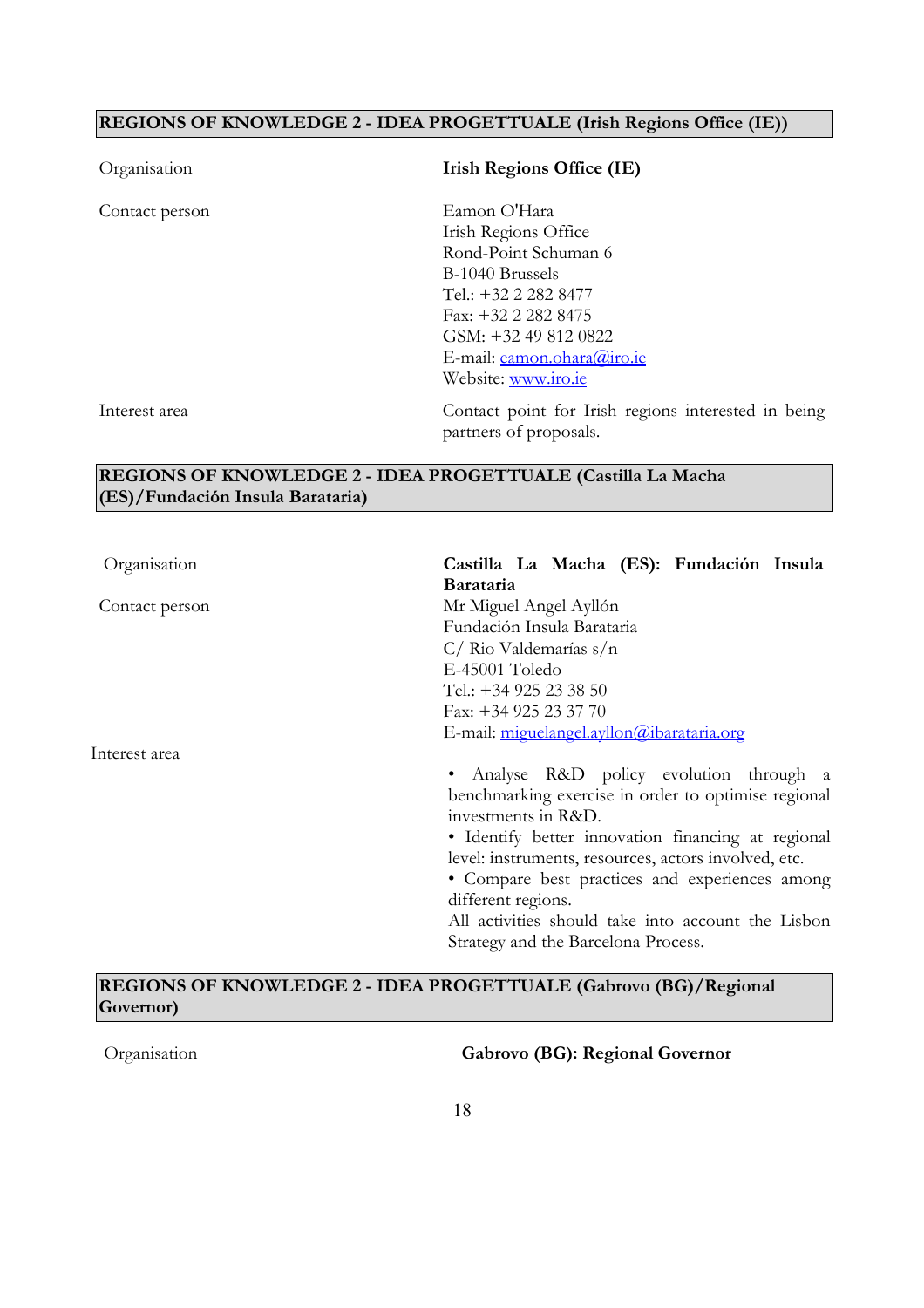| Contact person | Ms Diana Nesheva                                     |
|----------------|------------------------------------------------------|
|                | Projects Developer, EU Resource<br>EU.               |
|                | Investigator                                         |
|                | Tel.: +359 2 9860075                                 |
|                | Fax: $+35929860076$                                  |
|                | E-mail: diana.peneva@gmail.com                       |
| Interest area  | The region of Gabrovo considers all topics           |
|                | relevant to this call as interesting and useful. The |
|                | region will work with a high tech business           |
|                | incubator in Gabrovo and a foundation                |
|                | promoting European ideas in this region.             |

## **REGIONS OF KNOWLEDGE 2 - IDEA PROGETTUALE (Poznan (PL)/SPEKTRUM)**

| Contact person | Ms Sylwia Klatka<br><b>SPEKTRUM</b>            |
|----------------|------------------------------------------------|
|                | Centrum Wspierania<br>Wspó <sup>3</sup> pracy  |
|                | Miêdzynarodowej                                |
|                | Sadowa 29                                      |
|                | PL-61-657 Poznañ                               |
|                | Tel.: +48 506 22 80 74                         |
|                | Fax: +48 61 657 64 44                          |
|                | E-mail: S.Klatka@spektrum.org.pl               |
|                | Mr Holger Zeiser                               |
|                | <b>SPEKTRUM</b>                                |
|                | Centrum Wspierania<br>Wspó <sup>3</sup> pracy  |
|                | Miêdzynarodowej                                |
|                | Przedstawicielstwo / Representation Berlin     |
|                | PF 84 01 03                                    |
|                | D-12531 Berlin                                 |
|                | Tel.: +49 172 307 50 17                        |
|                | Fax: +49 30 652 99 34                          |
|                | e-mail: H.Zeiser@spektrum.org.pl               |
| Interest area  | SPEKTRUM<br>Centrum Wspierania                 |
|                | Wspolpracy Miedzynarodowej is an non-          |
|                | profit foundation. Its activities focus on     |
|                | developing a cross-border network for          |
|                | science, economy and technology in the Odra    |
|                | covering<br>the<br>region<br>western<br>Polish |
|                | Wojwodships and the federal states of Berlin   |
|                | and Brandenburg in Germany.                    |
|                | SPEKTRUM supports technology oriented          |
|                | SMEs, scientific institutions and public       |
|                | authorities in the Odra region and beyond in   |
|                | 19                                             |
|                |                                                |

### Organisation **Poznan (PL): SPEKTRUM**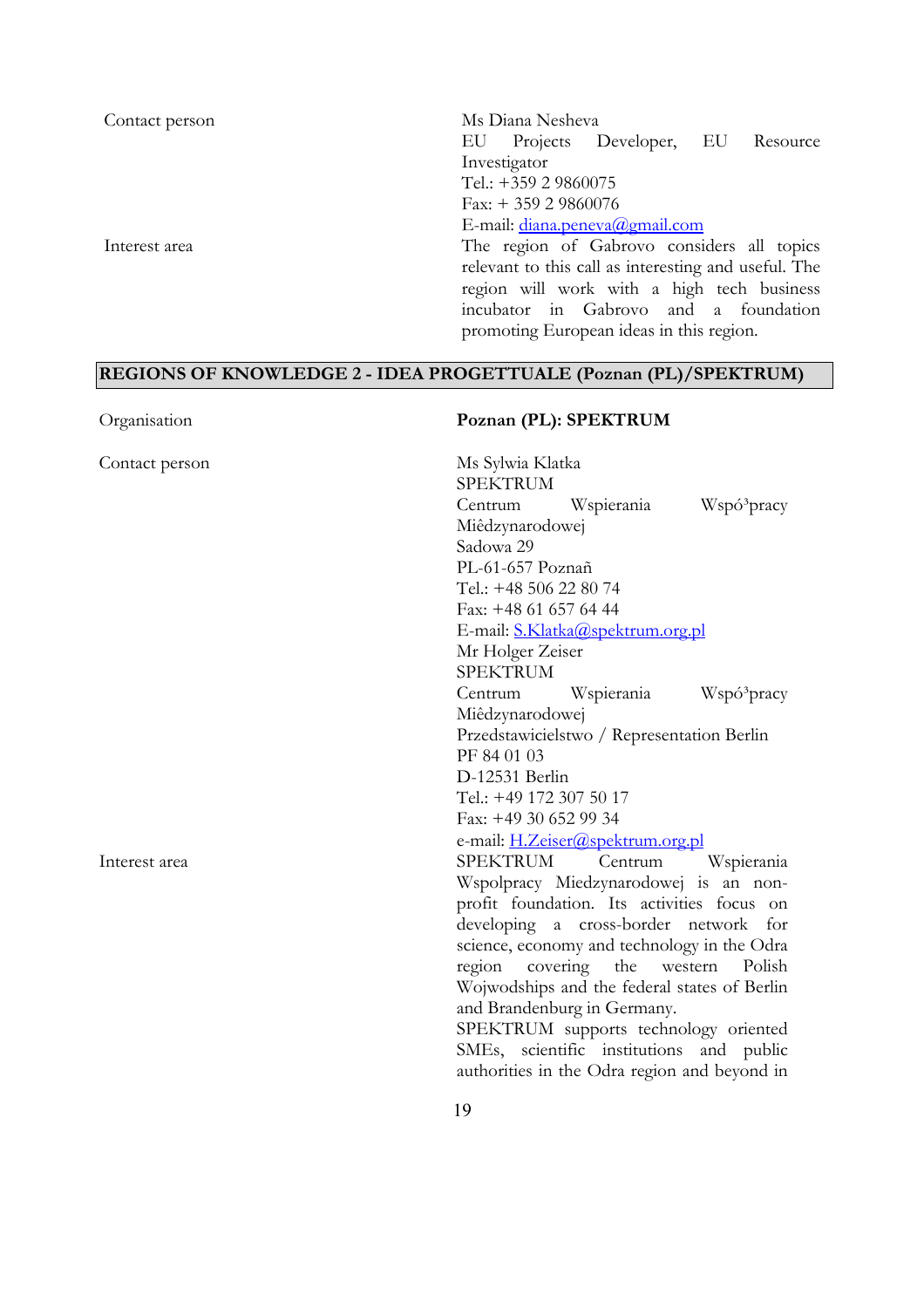the development of new RTD projects, the application for European co-funding, administrative project coordination and the active dissemination of project results. It is also working to identify and overcome barriers for cross-border cooperation of SMEs and their involvement in R&D actions.

#### **REGIONS OF KNOWLEDGE 2 - IDEA PROGETTUALE (Malta (MT)/ Malta Enterprise)**

| Organisation   | Malta (MT): Malta Enterprise                                                                                                                                                                                                                                                                                                                                                                                                                                                                                                                                                                                                                                                                                                                 |
|----------------|----------------------------------------------------------------------------------------------------------------------------------------------------------------------------------------------------------------------------------------------------------------------------------------------------------------------------------------------------------------------------------------------------------------------------------------------------------------------------------------------------------------------------------------------------------------------------------------------------------------------------------------------------------------------------------------------------------------------------------------------|
| Contact person | Mr Mark Scicluna Bartoli<br>Malta Enterprise<br><b>Enterprise Centre</b><br><b>Industrial Estate</b><br>SGN09 San Gwann<br>Malta<br>Tel.: +356 2542 3425<br>Fax: +356 2542 3401<br>Е-                                                                                                                                                                                                                                                                                                                                                                                                                                                                                                                                                        |
|                | mail:mark.sciclunabartoli@maltaenterprise.com                                                                                                                                                                                                                                                                                                                                                                                                                                                                                                                                                                                                                                                                                                |
| Interest area  | · Programs to quantify and increase the<br>current regional R+D expenditure<br>• Research and implement a program based on<br>the American Small Businesses for Innovation<br>and Research (SBIR) where 2.5% of the<br>American government budget is spent with<br>SBIRs (positive discrimination for innovative<br>SME <sub>s</sub> )<br>• Research and implement a KTP (Knowledge<br>Transfer Program in the UK) or a Fusion<br>(Ireland) type program to assist knowledge<br>transfer between the regional universities,<br>colleges and industry.<br>· Long-term incentives to increase the local<br>graduate and post-graduate S+T graduates<br>including the setting up of a regional S+T<br>post-grad campus by a foreign university. |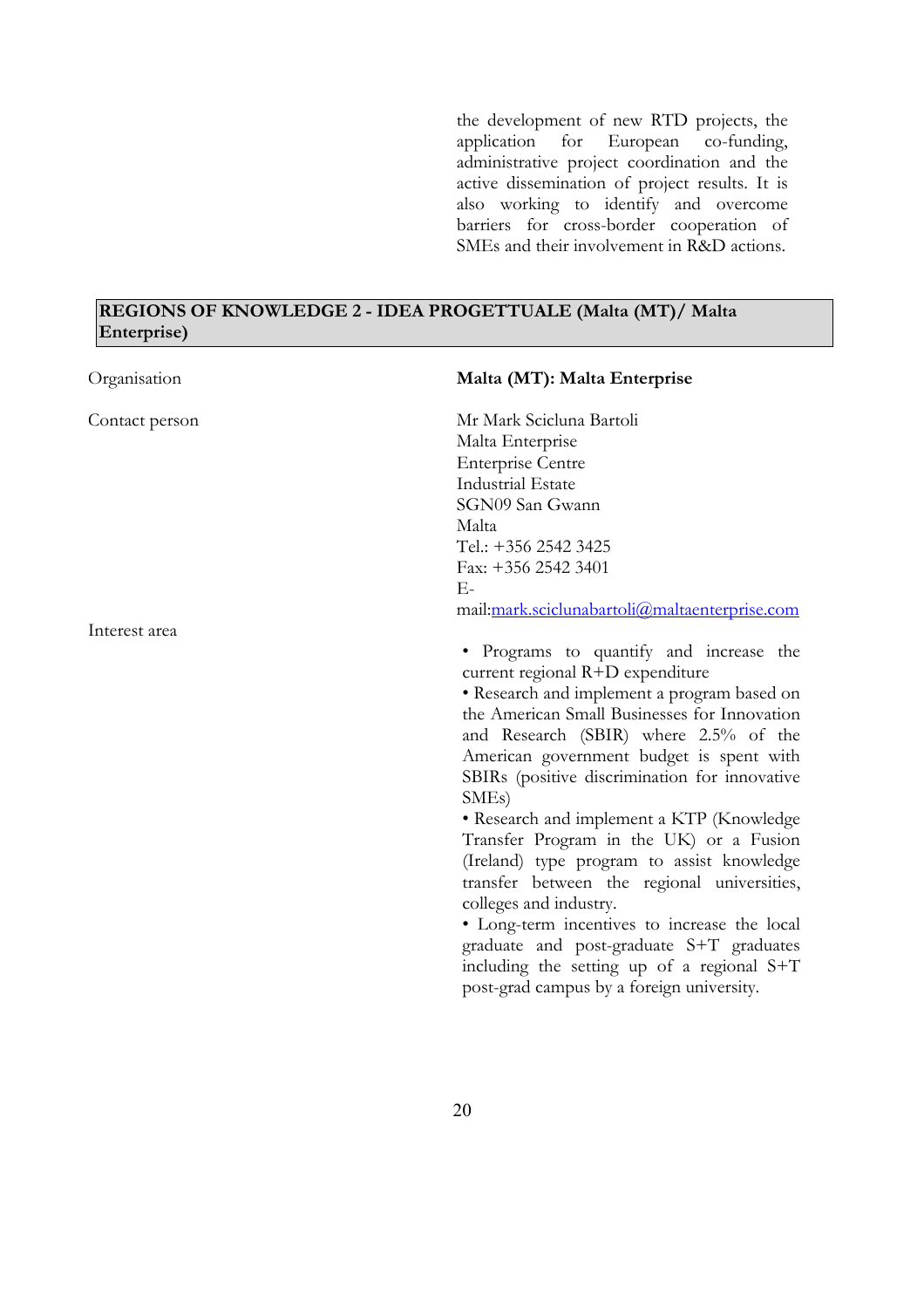### **REGIONS OF KNOWLEDGE 2 - IDEA PROGETTUALE (Nordland (NO): Nordland Research Institute)**

| Organisation   | Nordland (NO): Nordland Research<br>Institute                                                                                                                                                                                                                                                                                                                                                                                                                                                                                                                                                                                                                                                                                                                                                                                                                                                                                                                                                                                                                                                                                                                                                                                                                                                                                                                                                                                                                                       |
|----------------|-------------------------------------------------------------------------------------------------------------------------------------------------------------------------------------------------------------------------------------------------------------------------------------------------------------------------------------------------------------------------------------------------------------------------------------------------------------------------------------------------------------------------------------------------------------------------------------------------------------------------------------------------------------------------------------------------------------------------------------------------------------------------------------------------------------------------------------------------------------------------------------------------------------------------------------------------------------------------------------------------------------------------------------------------------------------------------------------------------------------------------------------------------------------------------------------------------------------------------------------------------------------------------------------------------------------------------------------------------------------------------------------------------------------------------------------------------------------------------------|
| Contact person | Mr Roar Samuelsen<br>Nordland Research Institute<br>N-8049 Bodø<br>Tel.: +47 75517693<br>E-mail: roar.samuelsen@nforsk.no                                                                                                                                                                                                                                                                                                                                                                                                                                                                                                                                                                                                                                                                                                                                                                                                                                                                                                                                                                                                                                                                                                                                                                                                                                                                                                                                                           |
| Interest area  | The aim of a potential project $-$ where<br>Nordland Research Institute would either<br>submit a proposal or act as a partner $-$ is<br>to develop research and innovation policy<br>that is relevant for the County of<br>Nordland and similar regions in Europe<br>(see partner characteristics). A proposal<br>would focus on fostering cooperation and<br>learning between peripheral<br>joint<br>European regions with mature industrial<br>structures. Nordland Research Institute<br>would like to focus on benchmarking,<br>networking, sharing of experiences and<br>development of new regional policy<br>measures related to investment in RTD as<br>a means to revitalise mature industries<br>such as metal industry, materials industry<br>and chemical process industry. The<br>project should help to create a better<br>global<br>regional<br>and<br>competitive<br>environment for these industries by means<br>of developing RTD policy in a regional<br>industrial context.<br>Interested and interesting partners should<br>have the following profile, thus being<br>similar to Nordland County, whose<br>regional authority stands behind this<br>initiative:<br>Peripheral or semi-peripheral region.<br>· No large cities (Bodø is Nordlands<br>city with<br>43.000<br>largest<br>approx.<br>inhabitants).<br>Business structure characterised by<br>mature industries, e.g. metal industry,<br>materials industry and chemical process<br>industry.<br>21 |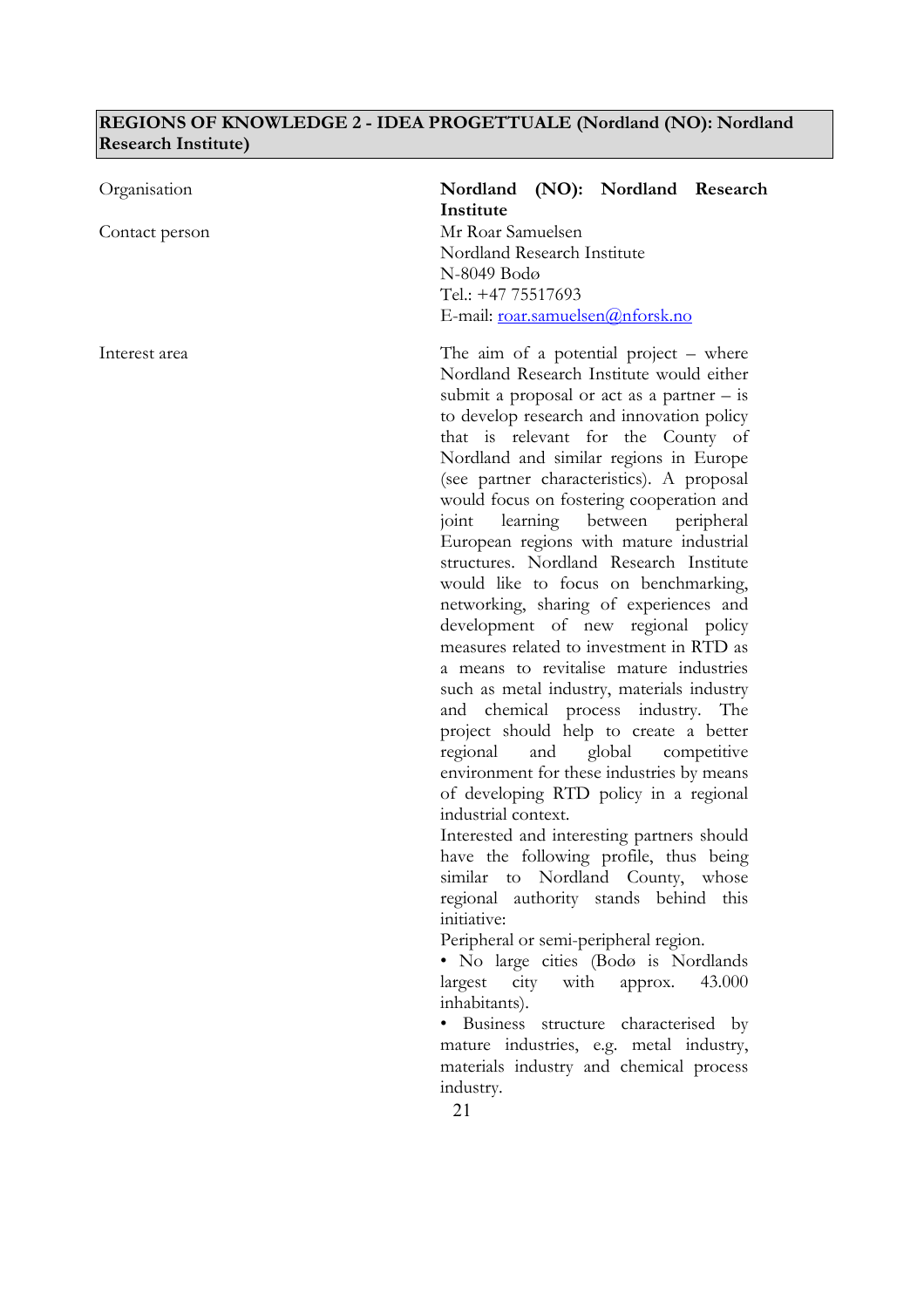• Weak links between industry and universities or academic institutions in the region (Bodø University College have approx. 5.000 students).

• A need on the part of regional authorities to develop new RTD policy measures in order to revitalise mature industries.

• Nordic, Baltic and Eastern European regions are of special interest.

### **REGIONS OF KNOWLEDGE 2 - IDEA PROGETTUALE (Zürich (CH)/ Zürcher Hochschule Winterthur (ZHW))**

| Organisation   | Zürich (CH): Zürcher Hochschule Winterthur<br>(ZHW)                                                                                                                                                                                                                                                                                                                                                                                                                                                                                                                                                                                                                                                                                                 |
|----------------|-----------------------------------------------------------------------------------------------------------------------------------------------------------------------------------------------------------------------------------------------------------------------------------------------------------------------------------------------------------------------------------------------------------------------------------------------------------------------------------------------------------------------------------------------------------------------------------------------------------------------------------------------------------------------------------------------------------------------------------------------------|
| Contact person | Mr Vicente Carabias-Hütter, dipl. Natw. ETH<br>Zürcher Hochschule Winterthur (ZHW)<br>Zentrum Sustainability<br>Postfach 805<br>CH - 8401 Winterthur<br>Switzerland<br>Tel.: +41 52 267 76 74<br>Fax: +41 52 268 76 74<br>E-mail: crb@zhwin.ch                                                                                                                                                                                                                                                                                                                                                                                                                                                                                                      |
| Interest area  |                                                                                                                                                                                                                                                                                                                                                                                                                                                                                                                                                                                                                                                                                                                                                     |
|                | • Sustainability in regional development under<br>fierce global competition<br>• Improved models for better scientific knowledge<br>and technology transfer at regional level<br>• RTD investments expenditures and growth - the<br>high Swiss R&D level versus the insufficient<br>growth rate far below any industrialized country<br>• Role of clusters policies to improve R&D<br>investments<br>· Application of participative and prospective<br>methods (Delphi questioning, scenario analysis,<br>future workshops, comparative analysis for good<br>practice identification)<br>· Policy and network analysis for improved<br>governance<br>• Analysis of regions performance<br>· Comparative analysis through benchmarking<br>indicators |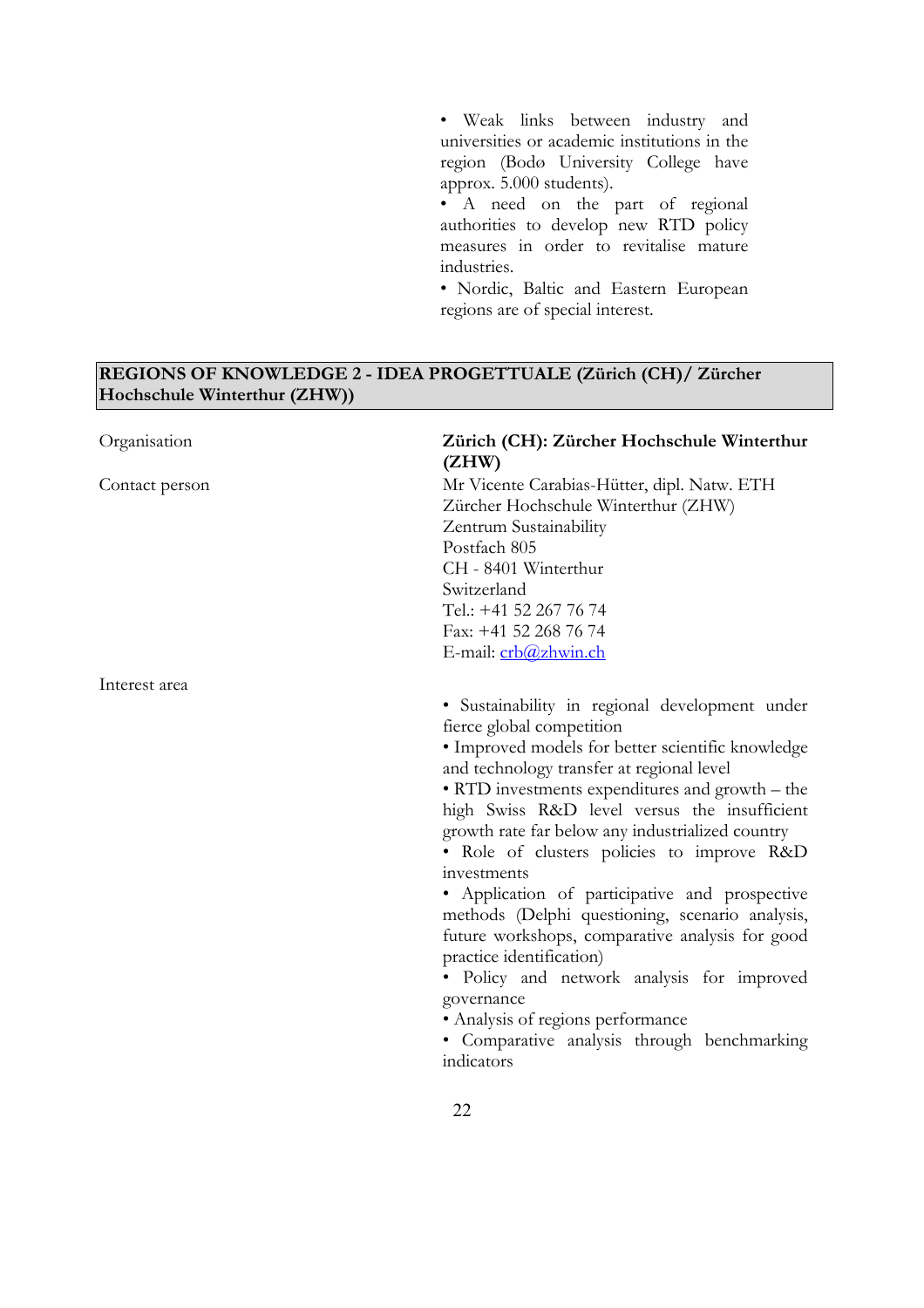### **REGIONS OF KNOWLEDGE 2 - IDEA PROGETTUALE (Canary Islands (es)/ science, technology and innovation office (octi))**

| Organisation   | Canary Islands (es): science, technology and<br>innovation office (octi)                                                                                                                                                                                                                                                                                                                                                                                                                                                                                                                                                     |
|----------------|------------------------------------------------------------------------------------------------------------------------------------------------------------------------------------------------------------------------------------------------------------------------------------------------------------------------------------------------------------------------------------------------------------------------------------------------------------------------------------------------------------------------------------------------------------------------------------------------------------------------------|
| Contact person | Mr. Antonio Collado<br>Technology Advisor. Project Director<br><b>OCTI</b><br>Santa Cruz de Tenerife<br>Canary Islands<br>Tel: +34 607159192<br>email: acollado@canarias.org<br>www.gobiernodecanarias.org                                                                                                                                                                                                                                                                                                                                                                                                                   |
| Interest area  | The main objective of our office is to promote<br>increased and better regional investment in<br>research. The focus of our KnowREG-2<br>proposal is on TOURISM. We will develop the<br>regional dimension of RTD policy and RTD<br>investment at regional level by improving the<br>"Quality of the Destiny" in order to increase<br>the tourist competitiveness of the region. In<br>order to achieve that objective, our interest is to<br>propose the development of a platform which<br>facilitates, within the Tourism Sector, a<br>continuous Benchmarking procedure with other<br>turism-oriented regions in Europe. |